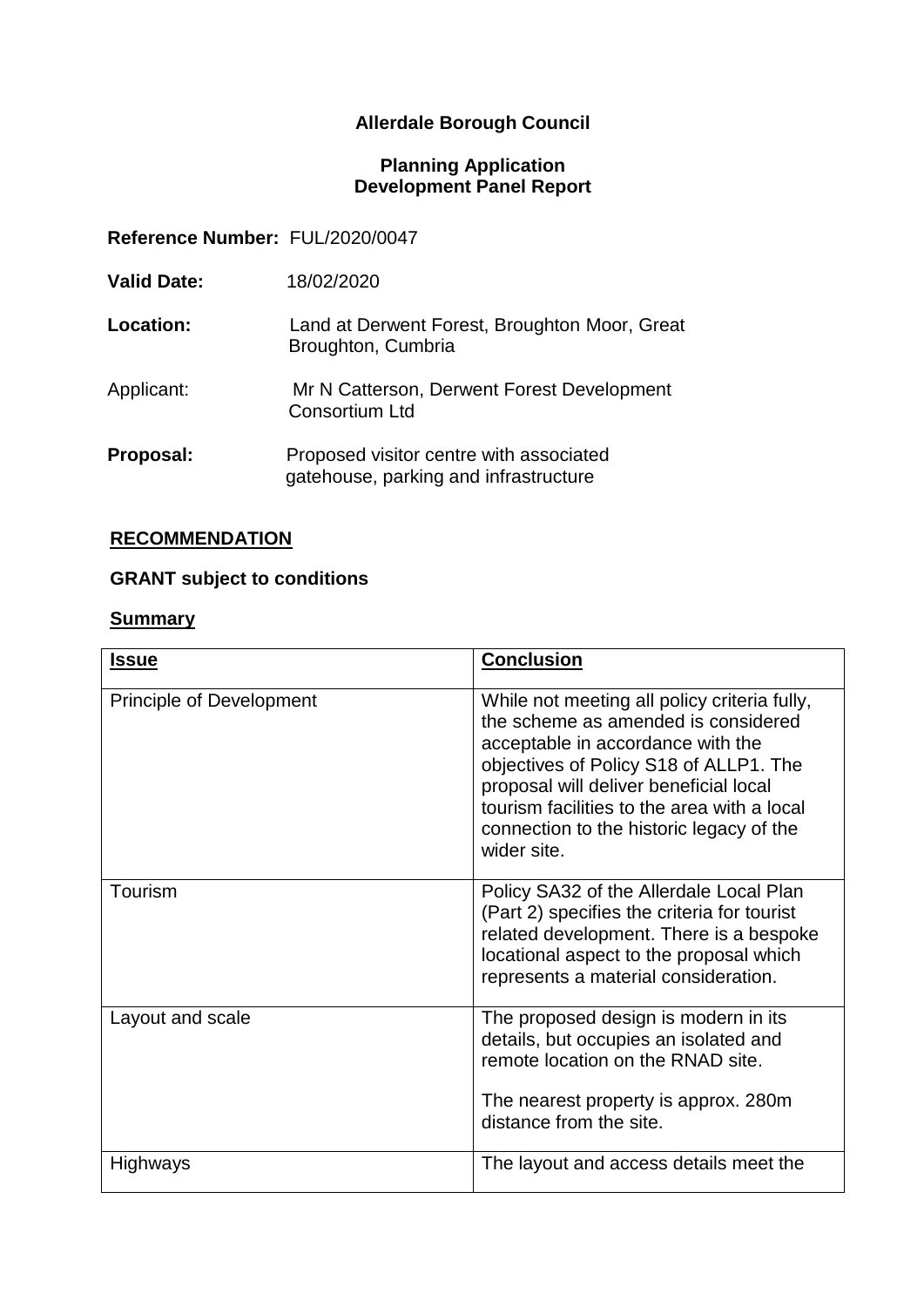|               | requirements of the County highway<br>authority.                                                                                                                                                         |
|---------------|----------------------------------------------------------------------------------------------------------------------------------------------------------------------------------------------------------|
| Contamination | Policy S30 endorses the remediation of<br>existing contaminated land/buildings. The<br>sites are predominantly brownfield Further<br>assessment is required to the coal mining<br>details (conditioned). |
| Drainage      | The foul and surface water drainage<br>details are acceptable in compliance with<br>Policy S29 of ALPP1.                                                                                                 |
| Ecology       | Policy S35 refers to ecology/ biodiversity.<br>The application is supported by detailed<br>ecological surveys. Subject to mitigation<br>being secured these details are<br>safeguarded.                  |

# **2. Proposal**

- 2.1. The application seeks consent to develop a visitor centre facility on the western periphery of the Derwent Forest site. The primarily hard surfaced site was formerly used as a helipad for the previous military use of the RNAD. The building is to incorporate a museum relating to the site's former historic past, plus a memorial to the former workers killed in a munition explosion accident during the last war.
- 2.2 The centre building itself comprises of a modern two-story flat roof building comprising of a reception, shop, café bar and learning area. The building itself would be finished in timber cladding with recessed areas in zinc cladding. The scheme's former proposal for a14m tall observation tower with viewing platform terraces has been withdrawn from the scheme. The land around the edge of the centre would be landscaped. The site will be served by a new foul water package treatment plant. Surface water is to be discharged to Holden's gill via a surface water drainage system.
- 2.3 As the development is located within the internal layout framework of the RNAD which has no public access, a separate entrance collection point on the northern boundary of the RNAD is proposed. This involves the conversion of a vacant ridged roof single storey building to act as a reception point with an adjoining enlarged ancillary car/bus park for visitors. The intention is then to shuttle visitors by buses along the internal road network to the site of the helipad. This is due to health and safety concerns relating to the intervening land deriving from the sites former landuses.
- 2.2. The application under its EIA status is supported by additional supporting documents: landscape and visual impact, ecology, ground conditions, traffic and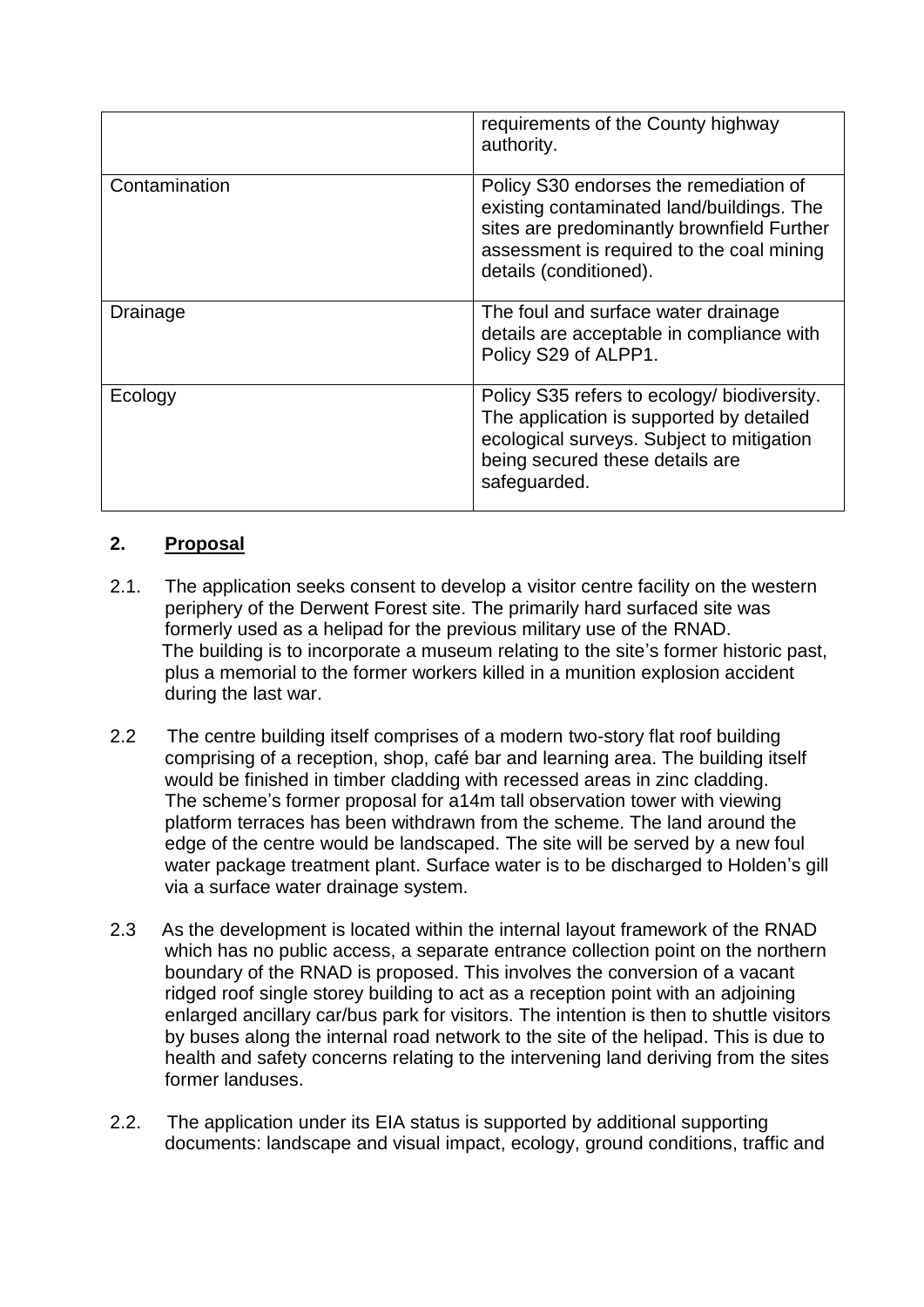transport and cumulative considerations. (The applicant has since set up a community engagement group to inform of the progress of the proposal).

2.3. The Plans for consideration are:- A2.19.867 010 Rev C visitor centre location plan 22/11/21 A2.19.867 VC100 D Site plan A2.19.867 VC101 B Proposed first floor plans A2.19.867 VC102 D Proposed elevations A2.19.867 VC103 E Entrance site plan Site plan A2.19.867 VC104 C Entrance proposed Floor plans A2.19.867 VC105 B Entrance Proposed elevations A2.19.867 VC001 C Entrance location plan A2.19.867 VC002 A Block plan 1 of 5 VC A2.19.867 VC002 A Block plan 2 of 5 VC A2.19.867 VC002 A Block plan 3 of 5 VC A2.19.867 VC002 A Block plan 4 of 5 VC A2.19.867 VC002 A Block plan 5 of 5 VC A2.19.867 VC1000 Materials study VC A115081 Derwent Forest Visitor centre Noise statement A115081 C001a – Entrance visibility splays A115081 C001a VC Access A115081-21-C-D100-P1 –Visitor centre A115081-21-C-D100-P1 –Visitor centre A115081-21-C-D100-P1 –Visitor centre drainage Entrance building to visitor centre proposed landscape plan WW/10 B Ecology appraisal 2020 Extended Phase 1 Habitat Survey (Feb 2020), Geo Environmental Desk top study and preliminary coal mining risk assessment Jan 2020 A115081 visitor centre –contour /topographical /drainage plan- Landmark A115081 visitor centre- estimated soil chemistry- Landmark A115081 visitor centre Historical map – Slice A A115081 visitor centre Historical map – Slice B A115081 visitor centre Historical Aerial photography –Segment A10 A115081 visitor centre Historical Aerial photography –Segment A11 A115081 visitor centre Historical Aerial photography –Segment A14 A115081 visitor centre Historical Aerial photography –Segment A15 Coal Authority –summary of findings map Archaeological assessment Details of package treatment plant Road Safety Audit (26th March 2021), prepared by Tetra Tech Derwent Forest entrance building landscape plan Rev B 24/01/20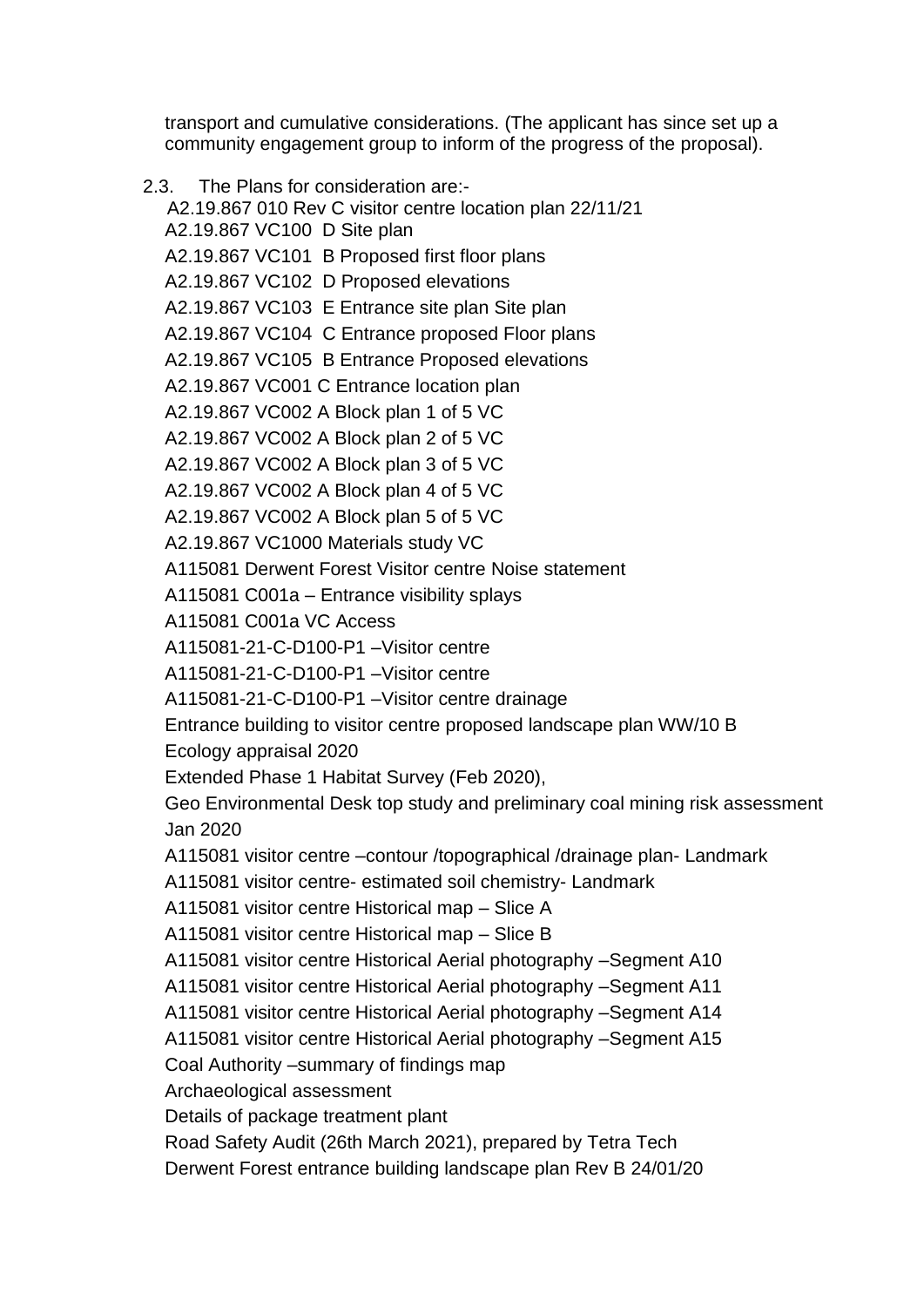Derwent Forest visitor centre landscape plan 11A

- 2.4. The proposed use will operate between 10 am and 5pm with a slight variation at the gatehouse to allow for transfers. It is anticipated the proposal will employ upto 10 members of staff.
- 2.5. In addition to these plans the applicant also provided an overarching masterplan document for the whole of the depot site. This was to demonstrate the long term visions for the wider site encompassing a variety of differing landuses, within the context of Policy S18 and demonstrate how the concept of the current proposed phase interelates with other long term future ambitions.
- 2.6. The proposal was the subject of a public consultation event at Broughton Moor in January 2020.

# **3. Site**

- 3.1. The application site compromises of a large hardstanding area formerly used as a helipad area within the enclosed confines of the perimeter fence of the former Broughton Moor Royal Navy Armaments Depot (RNAD) site. This immediate section of surrounding land is open but unmanaged. A larger block of woodland within the RNAD site is located to the east.
- 3.2. The site is served by an internal road within the RNAD's wider highway network which traverses along the western edge of the site. The sites existing tall perimeter fence is sited on the opposite side of the internal road. The route of the former railway line corridor (not part of the existing C2C route) is located a short distance (approx. 170m) to the south. Given this site is not accessible, the C2C's designated route is presently diverted east of Camerton village southwards towards the Camerton - Gt Broughton highway. The land to the west on the outer edge of the nearby perimeter fence is being used to grow a crop of Willow.
- 3.3. The nearest isolated individual residential property is 'Desmene', which is sited approx. 280m to the west of the site.

# **4. Relevant Planning History**

- 4.1. The site itself has not been the subject of any previous applications.
- 4.2. Historically the RNAD site was used for small scale coal mining and a brickworks which was upgraded with Buckhill colliery in the 19<sup>th</sup> century and closed in 1932. A smallpox hospital was also sited in the north-western area of the wider site. Its primary use commenced in 1938 when it was purchased by the Royal navy for use as a naval arms depot, which in 1944 expanded its use from storage to maintenance, repair, inspection and disposal of munitions. This use ceased in 1963 when leased to West Germany for the storage of mines, followed by the United States in 1977, for arms storage, being utilised by NATO from 1981-1991. A full explosive ordinance disposal search of the site was undertaken for its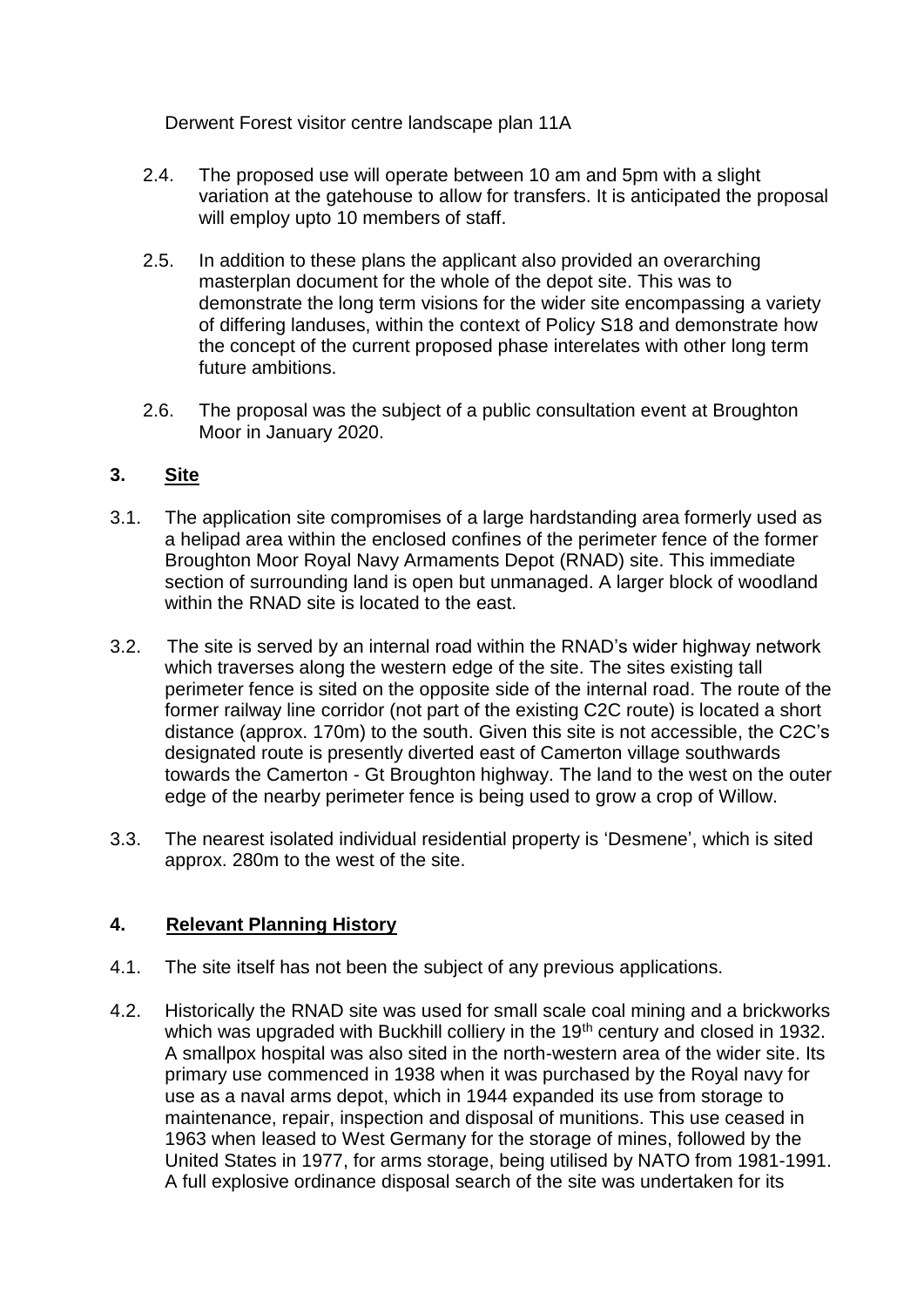decommissioning, removing all explosive materials from the site. The site has remained vacant since its closure in 1992.

- 4.3. A smaller initial housing estate of 25 dwellinghouses, acting as a catalyst for the future programme of works on the wider site under Policy S18, was granted outline consent under 2/2014/0858 and the subsequent reserved matters 2/2017/0319. It has a separate independent vehicular access onto the Great Broughton-Broughton Moor (Moor Rd) highway. This approved self-build scheme is extant.
- 4.4. The council more recently has refused a separate detailed planning application FUL/2020/0070 for a residential estate off Moor Rd on the opposite eastern outskirts of the RNAD site. This alternative site intended to use the same access junction from the Seaton /Broughton Moor highway for its constructional traffic. Members at the recent former panel meeting were, contrary to officer's recommendation, refused the application on the grounds of being piecemeal development contrary to the objectives of Policy S18 with additional reference to its associated traffic implications under Policy S22.

### **5. Representations**

### 5.1. **Broughton Parish Council**

8/04/20 Object on strong grounds:

Potential highway impacts through Broughton village – access via Seaton is unrealistic

Need of a full site survey to clean up the ruins

No details on addressing existing traffic bottlenecks

No evidence on the purpose of the visitor centre

Proposal should not be undertaken in a piecemeal manner –need to look at whole site

Question whether the proposal relates to second home development

Development is premature until there is safe access to the site.

### **Broughton Moor Parish**

Seek a s106 to ensure the large development bring benefits to Broughton Moor which is lacking in amenities.

### **Seaton Parish**

5.2. No objections

 **CCC Highway Authority/ LLFA**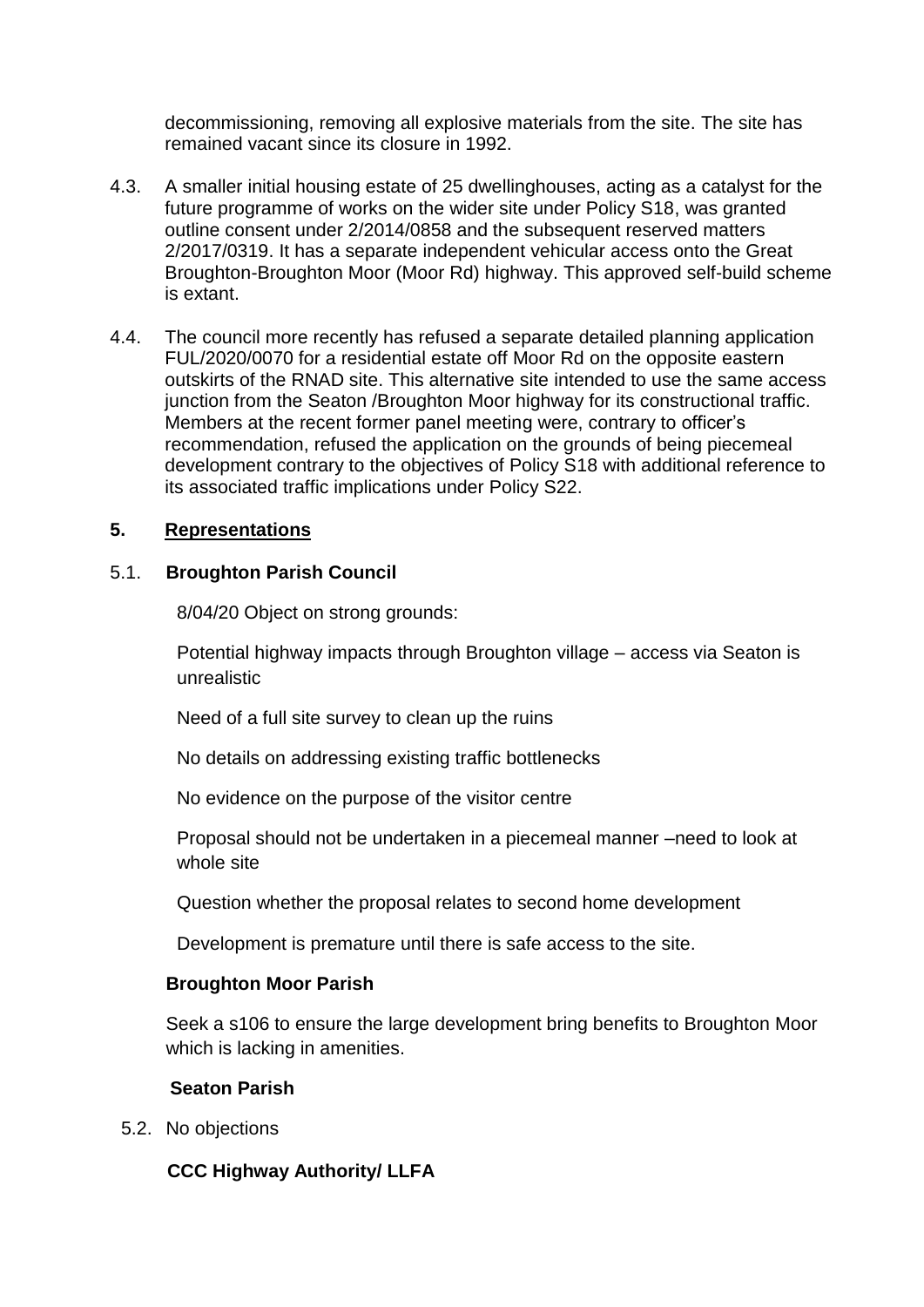5.3. No objections subject to highway conditions. The layout plan access arrangements and Transport Statement and Road safety audit were assessed. They are satisfied the visibility splays can be achieved accounting for a vertical visibility issue (but the vegetation will need cutting back). There are records of 2 accidents in the past 5 years at a sharp bends 300m to the east of the site. Given the straight high speed road, signage is recommended indicating the visitor centre (to be approved by the highway authority). Adequate turning facilities are provided within the site. Further details are also required on the grasscrete drainage details for the highway infrastructure

### **Rights of Way Officer**

5.4. No recorded rights of way in the vicinity of the site.

### **MoD**

5.5. No safeguarding options.

### **Environmental Protection**

5.6. No objections subject to planning conditions re contamination land appraisal, importation of clean materials and the treatment of any asbestos on the site.

### **Natural England**

5.7. No comments. The proposal has not been assessed for protected species but the subject of 'standing advice'.

### **Highway England**

5.8. No objections.

### **Fire Officer**

5.9. No objections. However, there will be the needs to comply with regulations re firefighting and water supplies.

### **County Archaeologist**

5.10. Refers to the application site affecting a building and helipad of the former RNAD site, plus the site of the late 19<sup>th</sup> century Greengill Pit, coke ovens and spoil heaps which are of local significance. Broadly agrees with the submitted scheme of investigation but seeks further details therefore no objections subject to a condition recording a landscape survey of the site and archaeological investigation which will be dependent on the extent of any future groundworks.

### **United Utilities**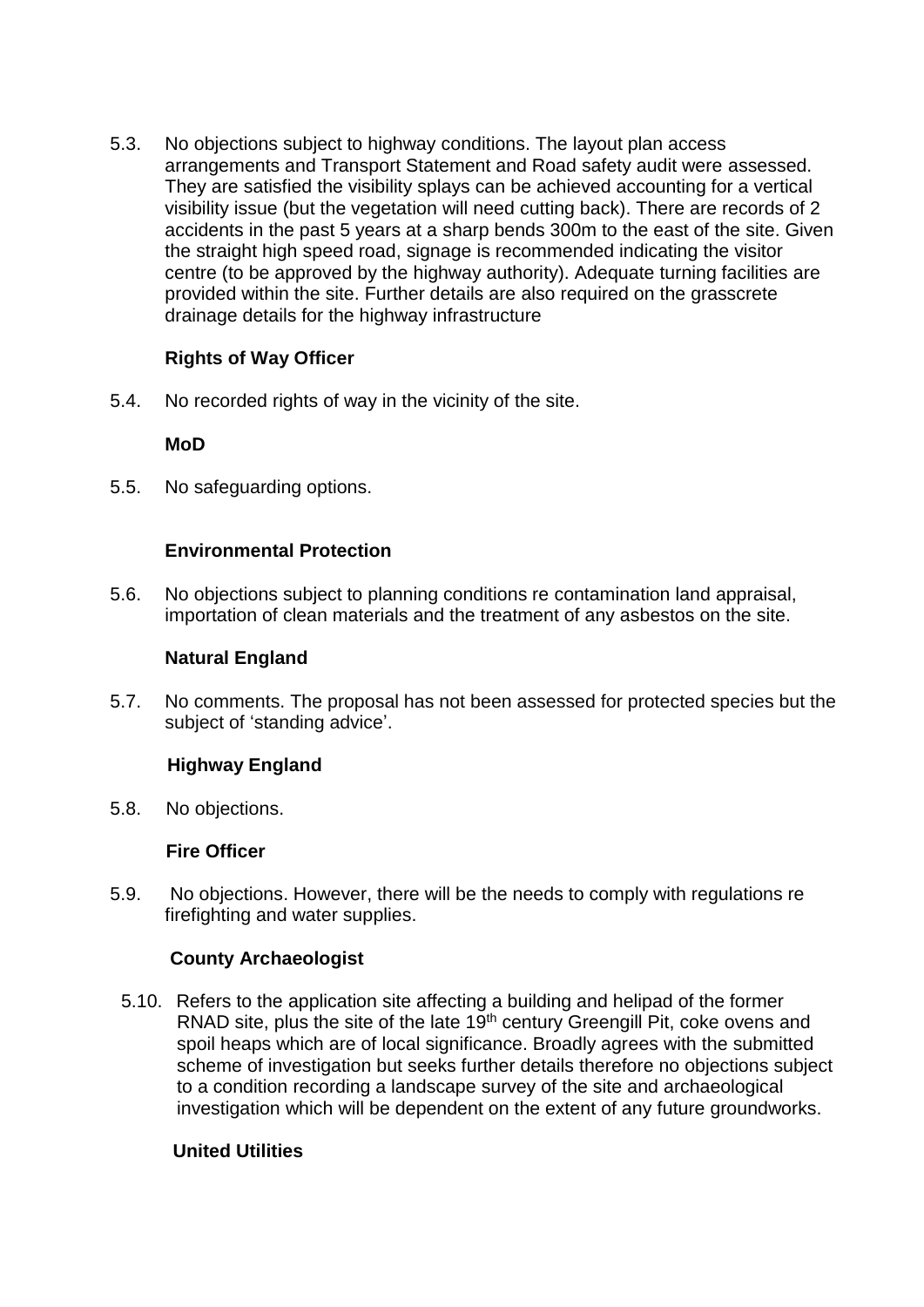5.11. No waste water connection as part of the development. Seek any surface water be conditioned through the National drainage strategy.

# **Environment Agency**

5.12. Seek an amended desk study to account for the gas works on site or the c18 mine drain links. Identified leachable contaminants – need of ground investigation, risk assessment and possible source removal.

# **Coal Authority**

5.13. The site is within an identified development high risk area. The Coal Authority refer to the applicants supporting Geo-environmental Desk top study report. It refers to its recommendations for further investigations on any upgrades to the access road due to the potential of shallow mine workings. It refers also to the recorded mine entries in the locality, with the need for uncovering /drilling of mine shafts to determine their depth and condition (with a reference to establish a specific individual mine entry which is in an influencing area of the viewpoint feature, which by virtue of the intensification of the land may require remediation).

Overall no objections subject to planning conditions.

- 5.14. The application was advertised on site and in the press. One letter of objection was received on the grounds of:
	- The building is out of character with the area
	- It impedes their view which they've benefitted for the past 45 years
	- The siting and proposed roadway will cause noise disturbance and loss of privacy to their dwelling
	- Disturbance to wildlife
	- Litter from the site
	- The proposed 14m tower will be seen in the wider area including Clifton and the A66
	- The development should be sited on a well-hidden site given the large size of the RNAD
	- Visitors may witness deer controlling practices on neighbouring land

#### $\bullet$

# **6. Environmental Impact Assessment (EIA)**

- 6.1. Acknowledged this proposal represents part of a larger project for the redevelopment of the wider site and therefore constituted EIA development under the Town and Country Planning (Environmental Impact Assessment) Regulations 2017.
- 6.2. A supporting range of Environmental Statements (ES) were submitted in support of the application.

# **7. Duties**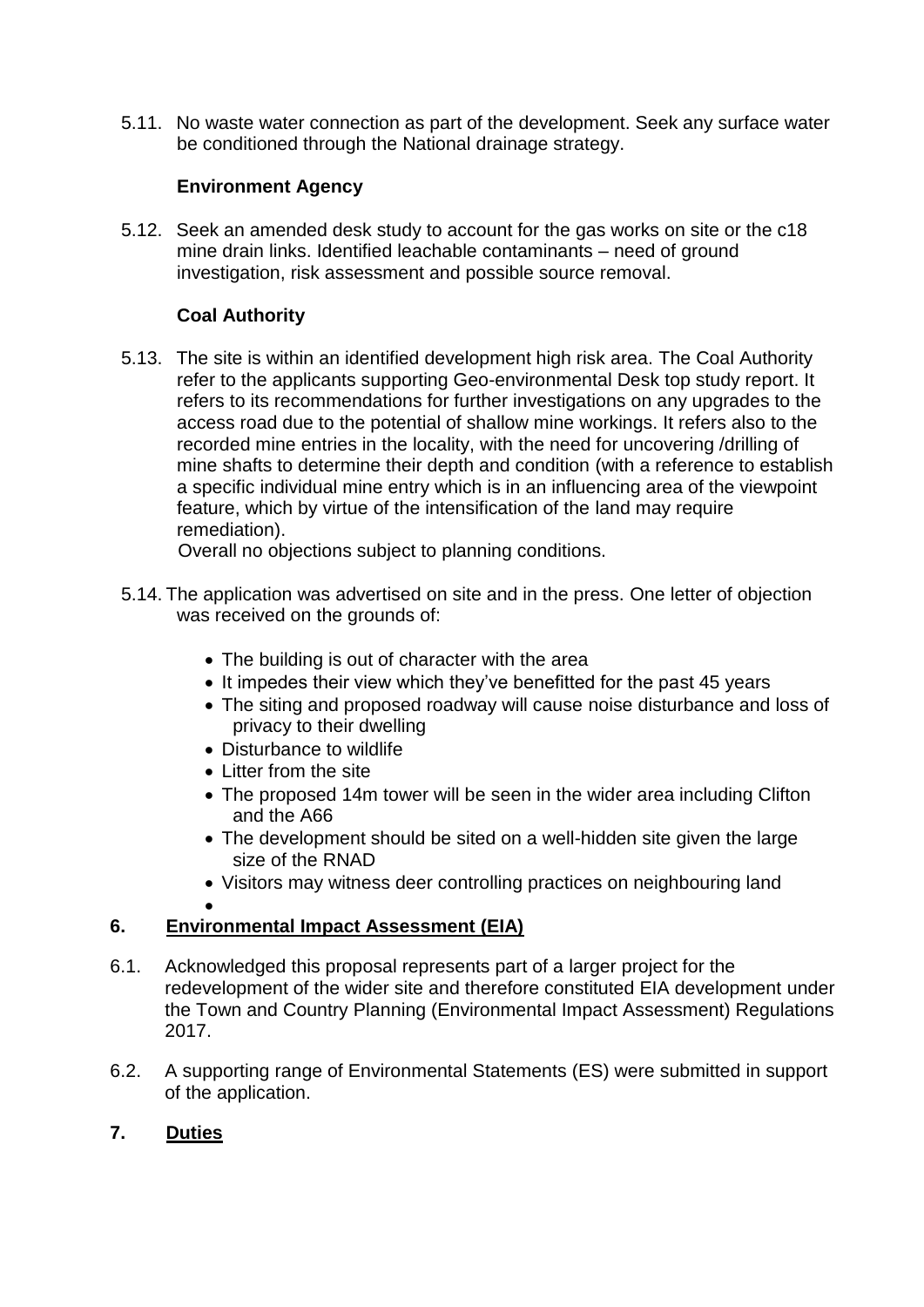7.1. The proposal does not impact of the setting of any listed building or conservation area. The scale and type of development does not have any significant impacts on any designated Natura 2000 designation.

### **8. Development Plan Policies**

### 8.1. **Allerdale Local Plan (Part 1) ALPP1**

| Presumption in favour of sustainable development       |
|--------------------------------------------------------|
| Sustainable development principles                     |
| Spatial strategy and growth                            |
| Design principles                                      |
| Development principles                                 |
| <b>Derwent Forest</b>                                  |
| <b>Transport principles</b>                            |
| Heritage assets                                        |
| Flood risk and surface water drainage                  |
| Reuse of land                                          |
| Safeguarding amenity                                   |
| Landscape                                              |
| Protecting and enhancing biodiversity and geodiversity |
| Policy DM12 Sustainable construction                   |
| Policy DM14<br>Standards of good design                |
| Policy DM17 Trees, hedgerows and woodland.             |
|                                                        |

### 8.2. **Allerdale Local Plan (Part 2) ALPP2**

 Policy SA2 Settlement limits Policy SA32 Tourism, Coastal and Countryside recreation

### **9. Other material considerations**

National Planning Policy Framework (NPPF) (2021)

National Planning Practice Guidance (NPPG)

Allerdale Borough Council Plan 2020-2030

### **10. Policy weighting**

10.1. Section 38(6) of the Planning and Compulsory Purchase Act 2004 requires that, if regard is to be had to the development plan for the purpose of any determination to be made under the Planning Acts, the determination must be made in accordance with the plan unless material considerations indicate otherwise. This means that the Allerdale Local Plan (Part 1) 2014 and the Allerdale Borough Local Plan (Part 2) 2020 policies have primacy.

### **11. Assessment:**

### **Principle -Tourism**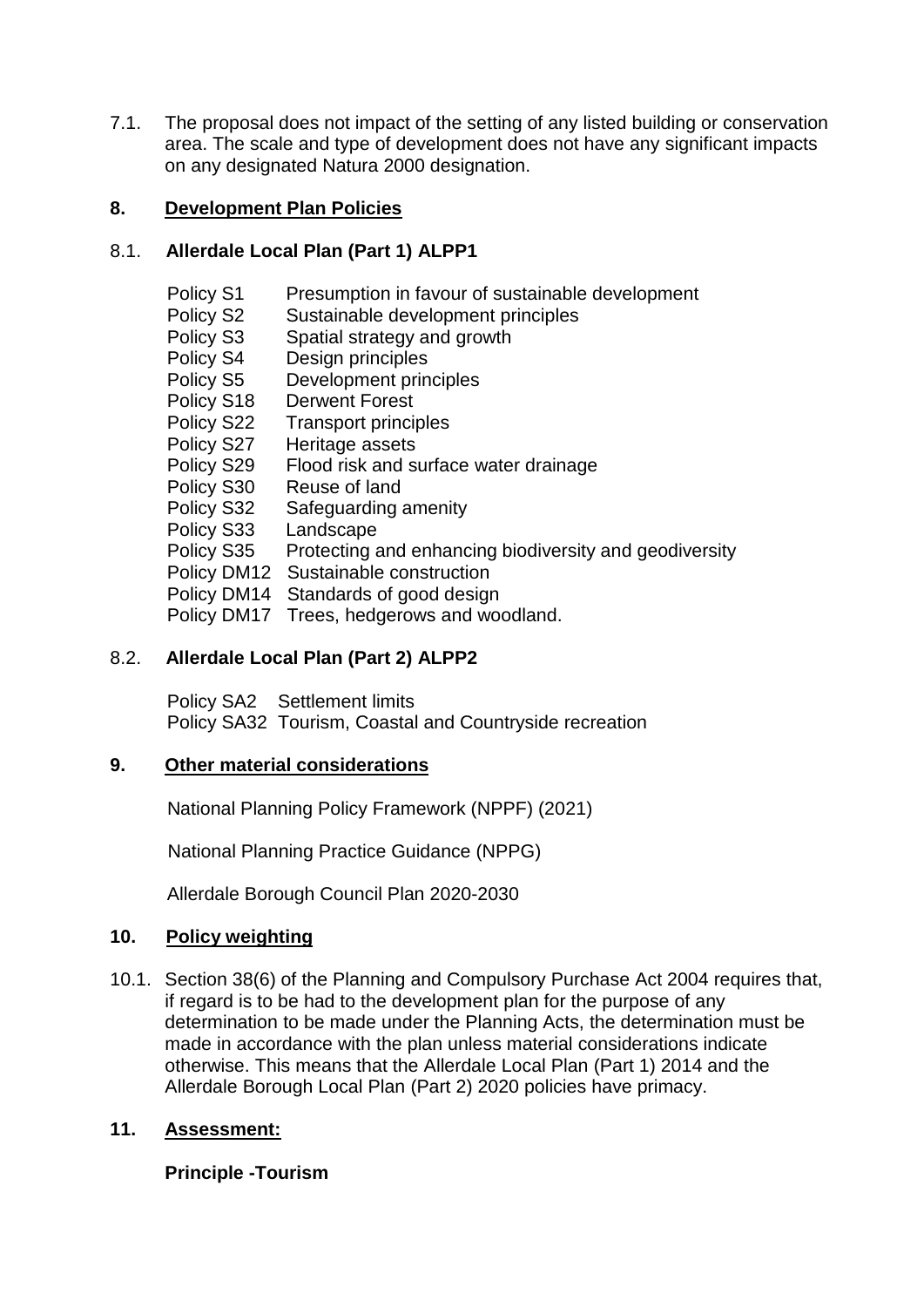- 11.1. The proposed visitor centre represents a phase in the redevelopment of the former RNAD (Derwent Forest) site, which has stood predominantly redundant for many years and will assist in restoring part of a brownfield site back to use.
- 11.2. The initial first outline phase of proposal under 2/2014/0858 for 25 self-build residential units was approved (including a design code) on the opposite eastern side of the site with the prospect that it would enable and facilitate the funding for the wider development of the site.
- 11.3. The role of Derwent Forest in West Cumbria is recognised in a number of key strategies including the Energy Coast Masterplan, Sub Regional Spatial Strategy, Cumbria Tourism Destination plan and Cumbria Economic Plan.
- 11.4. Given the scale, nature and strategic potential of the Derwent Forest site, the ALPP1 includes a standalone exemption policy to guide development over the plan period, recognising the types of acceptable uses and the exceptional nature of the site. i.e. the inclusion of this site is on the basis of it acting as an enabling development to facilitate the restoration of the site to the wider benefit of the local community.
- 11.5. Policy S18 Derwent Forest recognises the need to secure a mix of uses for the project to be viable and to enable the restoration of the site to a suitable level of use. The policy includes residential development "sufficient to achieve the viability of the project and secure the overall restoration of the site". However the policy does specify objectives seeking that any proposal will:

*"a) Provide a comprehensive masterplan for the site, including phasing, to be submitted as part of any planning application to ensure delivery of a coherent solution for the site and avoid a piecemeal approach;*

*b) Demonstrate the social, economic and environmental benefits it will bring to the local economy and community;*

*c) Provide a whole site solution and incorporate significant elements of public access, including the continuation and enhancement of the C2C cycle route through the site;*

*d) Give consideration to sustainable modes of transport that will form an important part of any transport assessment/plan required to support proposals;*

*e) Ensure the siting, design and scale of all elements of the proposed scheme are appropriate, and will safeguard and enhance important landscape features, valuable historic assets, existing wildlife species and habitats and demonstrate*  how the wider landscape context has been taken into account. The proposal will *seek to minimise and where appropriate mitigate adverse impacts;*

*f) Ensure that off-site infrastructure is adequate to accommodate any proposals and that the site is remediated to an acceptable level for the proposed end use."*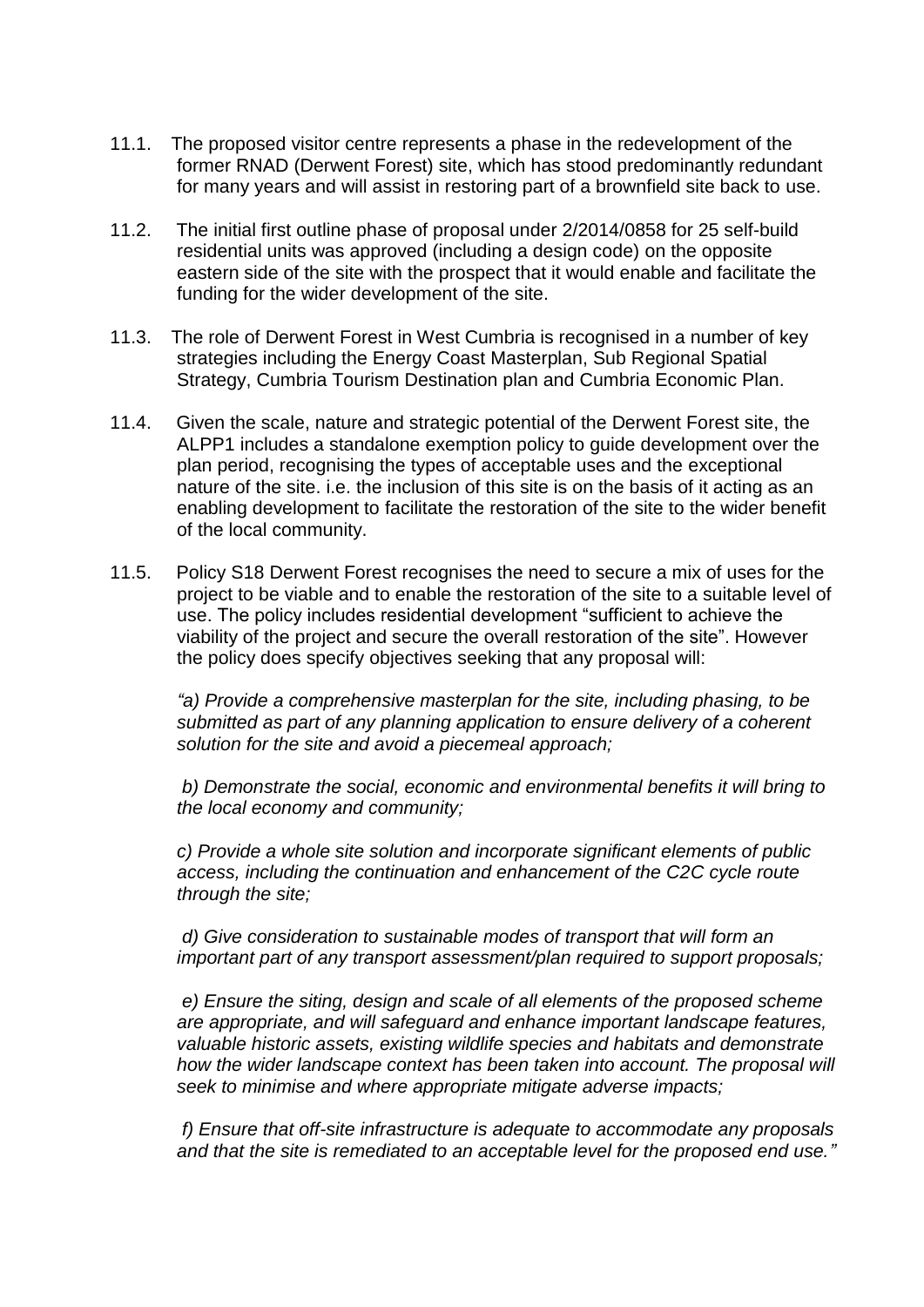- 11.6. Officers acknowledge that the restoration of the site is only one part of a long term vision, given the sheer size of the overall site.
- 11.7. Policy S18 makes specific inclusion of "tourist related development" within the options of suitable landuses for the site.
- 11.8. Paras 212/ 213 ALPP1 in support of the policy does recognise the role in coordinating any development to a network of habitat and green infrastructure.
- 11.9. In assessing the merits of the proposal, members need to assess whether they consider it fulfils the policy criteria of paras 210-213. The scheme as initially submitted, lacked any supporting masterplan thus did not initially demonstrate compliance with the local plan policy requirements, which was reflected in officers concerns over piecemeal development not reflecting the wider site development aspirations.
- 11.10. In response, the applicant submitted a masterplan document which outlines a wider broader vision for the development of the whole site which includes an indicative layout of 3 new settlements, other development including commercial leisure development and routes of connectivity (estimating approx. 2000 dwellings) and 4.27 ha employment area subdivided by woodland areas. Its supporting vision document includes a "visitor centre" in the list of future uses.
- 11.11. Whilst this masterplan fulfils the requirement of the planning policy and does represent a material consideration to the current proposal, future development proposals in line with the master plan would be judged on their individual merits.
- 11.12. Officers acknowledge that future phases and major development may require significant additional levels of investment in infrastructure to facilitate the magnitude of development expected under the provisions of the policy and the wider master plans for the site.
- 11.13. Officers emphasise the planning matters and infrastructure requirements of the current scheme should however be proportionate to the requirements of this individual phase and meets the enabling requirements of the policy and is compatible with the master plan expectations for the Derwent Forest site. However, members clearly expressed concern in their grounds of refusal of the recent housing development on the RNAD site on the piecemeal nature of the development and the lack of a detailed masterplan demonstrating the long term delivery of the site and its required infrastructure. The refusal decision is a material consideration and members need to consider whether this equally applies to the current proposal.
- 11.14. Officers, unlike the refused housing application, attach weight to the locational tourist need for the development of this proposal and its educational attributes which is directly linked to the historic legacy of the site. Members need to judge the merits of this issue, as the principal of the development is dependent on Policy S18 as, as an isolated tourist development in the open countryside its criteria would normally conflict with Policy SA32 of ALPP2 which normally only supports sustainable locations or the expansion of existing tourist facilities.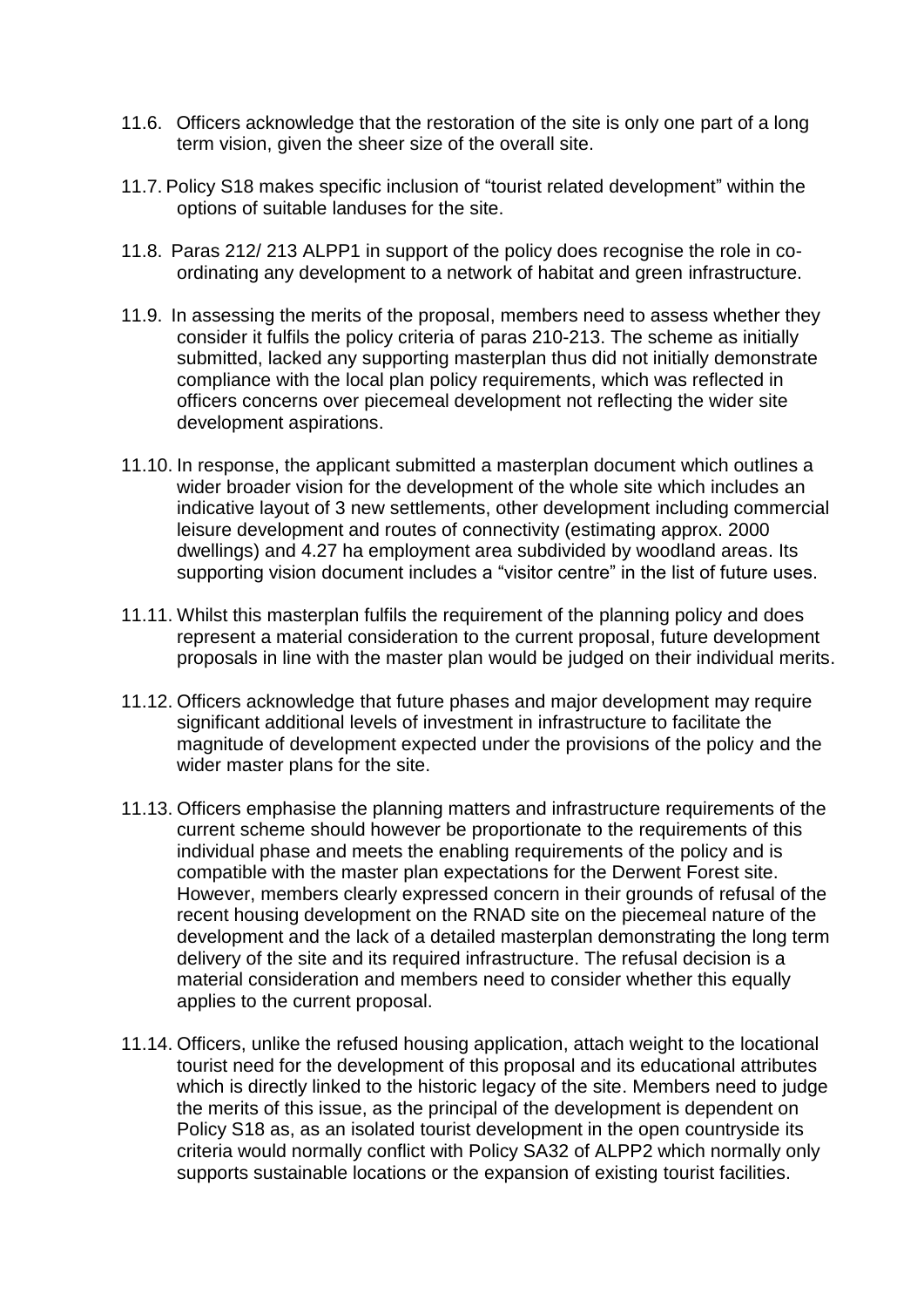- 11.15. Under the criteria of any EIA, evidence is required to assess the merits of the proposal site focusing on the subjects of ecology, landscape and visual impact, ground conditions and traffic and transport. Its assessment excluded archaeology, air quality/odour, noise and vibration, hydrology, socio economic, lighting, waste human health, accidents /disasters, and climate change.
- 11.16. Mitigation measures are recommended, where appropriate.
- 11.17. Whilst officers would not normally support this type of isolated tourist development there is a locational need which is bespoke to the development. Policy S18 identifies that there are specific and justified exemption reasons for supporting the proposal. It is for members to judge whether the developments economic and community benefits outweigh the policy context of Policy S18.
- 11.18. The physical merits of the proposal may be summarised as follows:

### **Layout and Design**

- 11.19. The application's details demonstrate modern utilitarian design which in officer's opinion is reflective of the function and history of the site and the nature of existing military buildings found elsewhere on the site. The site of the centre is isolated and therefore not prominent to public view.
- 11.20. The initial scheme sought to introduce a modern observation viewing tower to the building as an added attraction to the tourist landuse, but in response to local concerns this feature has been deleted.
- 11.21. The reception car park area and the conversion of the former gatehouse building would bring back a beneficial use to this section of the site. The new car park facilities would be screened by new supplementary landscaping.
- 11.22. The applicant acknowledges that the proposals parking and access arrangements appear unconventional, but there are other comparative examples in the U.K including the Eden project in Cornwall during construction and other national trust estates e.g. Seven oaks to reduce carbon emissions Although officers have reservation on the unusual shuttle arrangement of accessing the visitor centre, these concerns are more related to the economic viability considerations of the site rather than any identifiable environmental harm.

### **Highways**

- 11.23. Policy S22 refers to transport principles. Traffic was a major concern in the recent refusal decision of the housing development on the opposite side of the site.
- 11.24. The application is supported by an ES chapter on traffic, which included the cumulative impacts of the recent refused application for the 71 dwellings. The report highlights that as the development does not meet the thresholds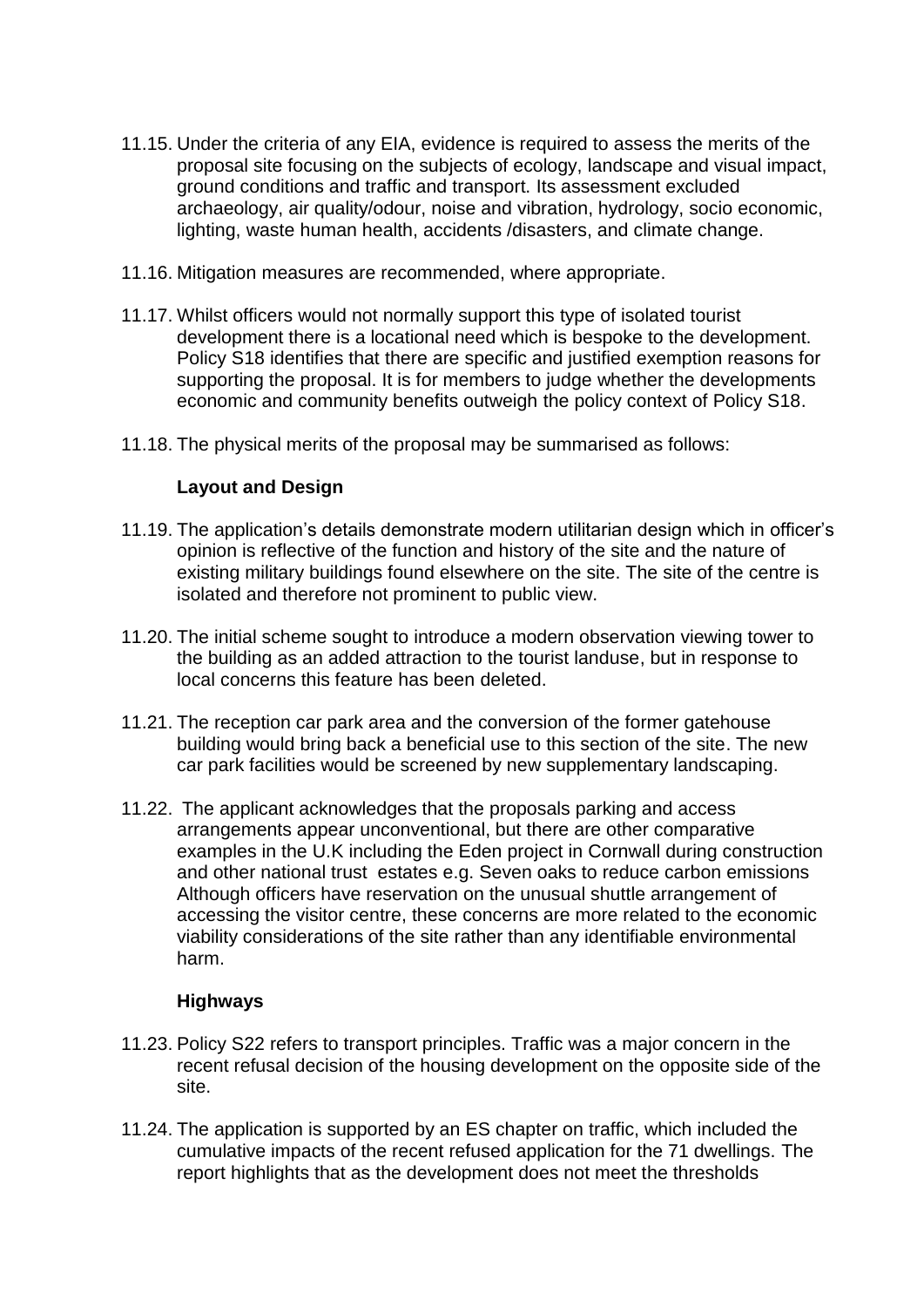(increasing traffic flows by 30% or affect sensitive areas by 10%) the traffic evidence is voluntary. No traffic survey was requested by the highway authority. In assessing the effects accounts were made for: severance, driver delay, pedestrian delay, pedestrian activity, fear and intimidation and accidents and safety.

- 11.25. The assessment advises that no traffic survey was taken of the Seaton Broughton Moor highway. There were no recorded accidents in the past 3 years. There are no footpath links to the village. There are 2 designated cycleway routes in the wider locality of the site (one of which to be linked in the future as part of the masterplan). The nearest bus stop is in Broughton Moor (No 69 bus which operates weekdays and Saturdays),
- 11.26. Construction works will be undertaken in accordance with a Construction Environmental Management Plan. Any construction impacts will be temporary.
- 11.27. In assessing operational impacts, account has been taken of the proposed operational hours, which consequently is unlikely to generate traffic during the AM peak hours and visitor traffic is unlikely after 5pm. Thus the site impact is based on employees traffic – equating to 11 cars in peak pm hour – estimating 6 towards Seaton and 5 towards Broughton Moor (of which 2 will traverse south to Gt Broughton/A66).
- 11.28. The applicant's traffic survey evidence assumes traffic levels on the Seaton Broughton Moor highway replicate those taken on Moor Rd. This suggests a peak hour increase in traffic flows from 124 -144/5 in both east west directions on the Seaton Rd / Broughton Moor highway, representing a 4% increase.
- 11.29. As a consequence, there is negligible impacts on the highway effects criteria.
- 11.30. Officers attribute weight to the consultation response of the highway authority. It is highlighted that this proposal, unlike the recent refused housing development obtains access alternatively off the Seaton / Broughton Moor highway. As it does not meet traffic levels triggers, the required traffic generation information cannot be reasonably insisted upon from the applicant. Furthermore, its levels of both construction and operational traffic are unlikely to match those in scale to that of the housing development.
- 11.31. The merits of the access itself are acceptable with a wide highway verge and good visibility with satisfactory off-street parking and turning provision for 37 cars (4 disabled and 3 buses). The highway authority has raised no objections to the scheme. Whilst it would have been preferable to provide a connection with the C2C link, as these details were refused under the housing application these cannot be considered as part of the current scheme.

### **Contamination**

11.32. Policy S30 specifies the beneficial merits of reusing previously developed land, subject to ensuring sufficient evidence is demonstrated to ensure there are no potential contamination risks. This subject represented the other primary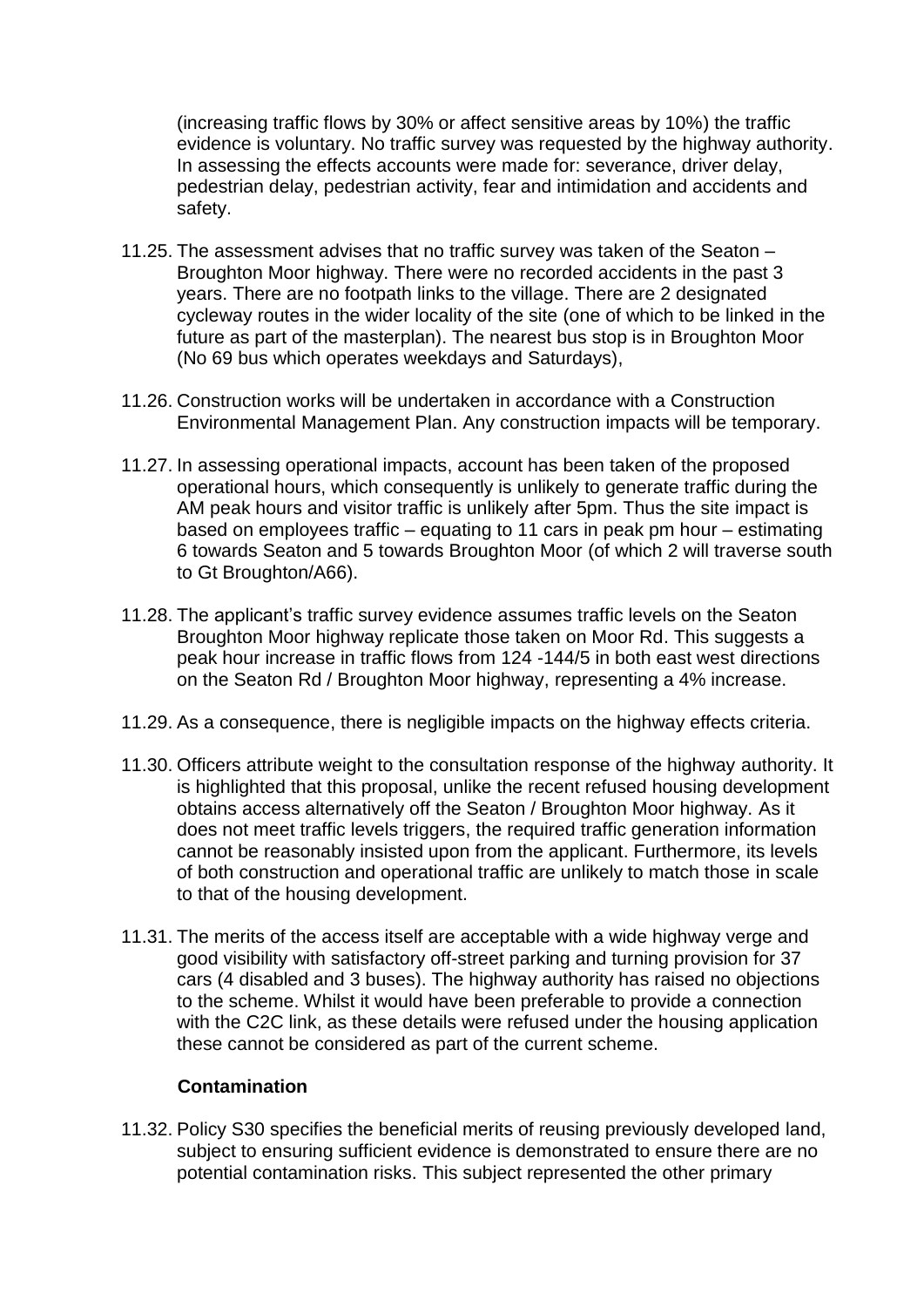objective on the site due to the historic legacy of the past. The site has a complex layout of buildings and infrastructure deriving from its long historic past which include a range of military buildings and mine entries relating to the operations and activities at the site.

- 11.33. The application is supported by detailed Geo Environmental ground condition report, heritage documentation on the history/ archaeological value of the site and a coal mining report.
- 11.34. Mitigation during construction can be secured by a CEMP.
- 11.35. Moderate significant adverse effects would be experienced during construction by adjacent properties, construction workers and infiltration/ migration of contamination to aquifer/ watercourses, with major significant adverse effects from land stability impacts. These can be mitigated against through working practices, safety equipment/capping of the shaft and stabilisation.
- 11.36. During the operational use, major significant adverse effects could arise from ground /gas vapour, land stability issues, but these can be mitigated by gas monitoring prior to development/stabilisation of the mineshaft. (conditioned).
- 11.37. The Coal Authority report acknowledges the inherited complications of the coal mining history in the immediate locality with potential shallow workings and recorded mine entries within the vicinity of the site and the access corridor However subject to further investigations they consider this matter can be reserved by condition.
- 11.38. Weight is also given to the fact that the Environmental Health Officer does not raise objections, subject to conditions. As the development primarily concentrates on the hard surfaced footprint of the helipad, the contamination issues are less complicated. However further details would be required for the conversion treatment of the gatehouse building.

### **Landscaping**

- 11.39. Policy S33 seeks to ensure future development is sympathetic with the landscape which in reinforced under criteria e) of Policy S18 which seeks to safeguards it features.
- 11.40. The applications ES includes a detailed Landscape and Visual Impact Assessment. It outlined the key landscape features and characteristics of the site. It identified its location within the sub type 5a Ridge and Valley category and refers to the other surrounding landscape types. The site is located 7.3km from the Lake District National Park designation with the Solway Coast 5.3km to the north.
- 11.41. A supporting zone of visual impact was also provided to outline the extent of short, medium and long-term views of the site from its surroundings and 6 viewpoints: Stud farm, South terrace (Gt Broughton) Brigham – Broughton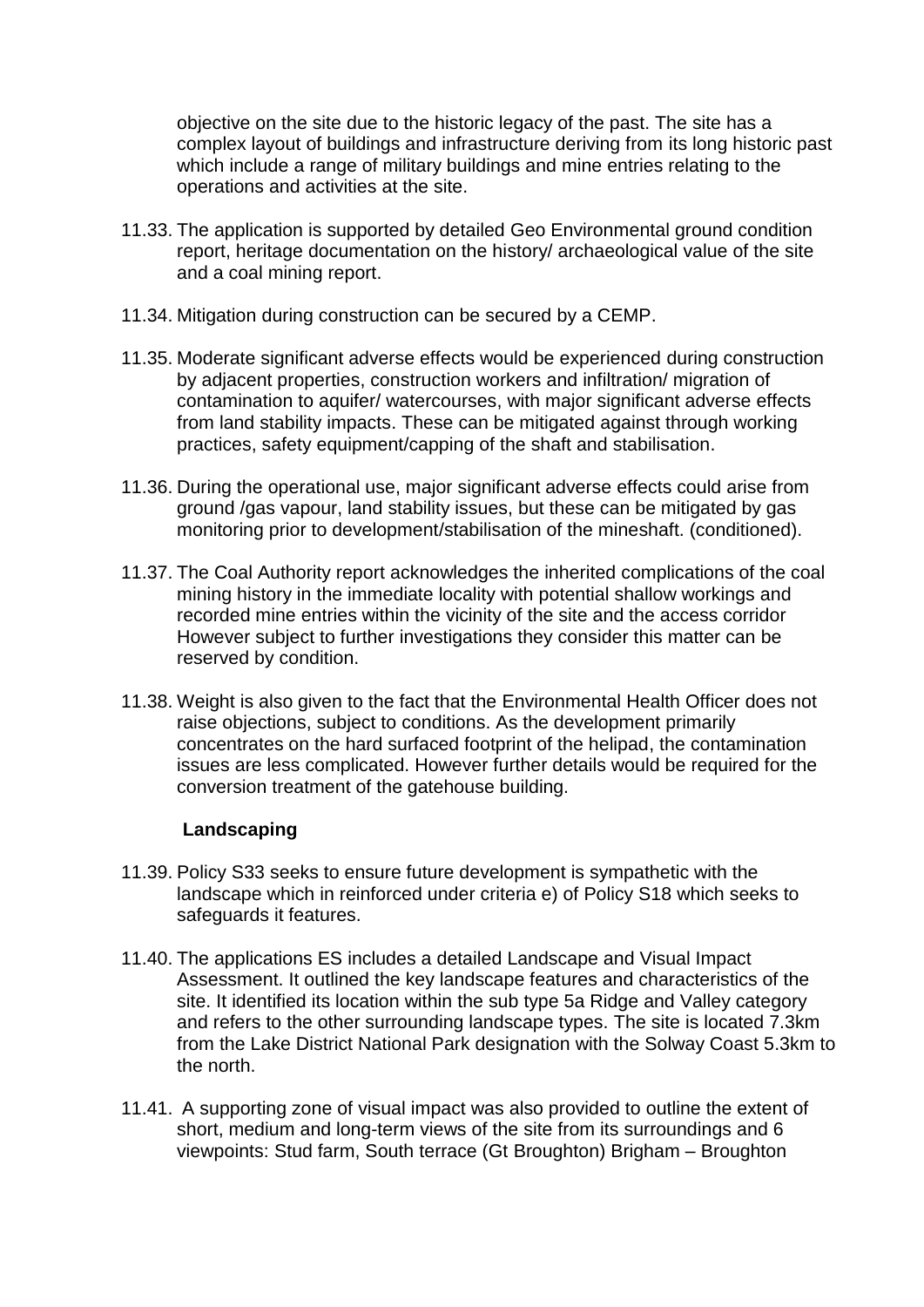highway, northern edge of Greysouthen, Watch hill (nr Cockermouth) and Whin Fell.

- 11.42. The significance and nature of construction works on landscape character, semi improved grassland and dense scrub were slight and negative (i.e. not significant). This was also applicable to most of the chosen visual receptors with the exception of the longer views Greysouthen, Brigham, Watch Hill and Whin Fell which are negligible.
- 11.43. The impact of its operational use (which clearly would be permanent), the residual significance and nature of effects would initially be moderate and negative on the host landscape character type (5a Ridge and valleys) with the introduction of the buildings built form, but becoming moderate and beneficial in 15 years timescale with the establishment of the proposed landscaping, with minor impacts on the neighbouring sub type 8b broad valleys resulting in an overall slight to negative impact.
- 11.44. The assessment recommends for mitigation the use of appropriate design and landscaping Officers highlight that the proposal does not result in the loss of any trees at the visitor centre site itself.
- 11.45. The entrance facilities will result in the loss of 2 trees plus a small group of regenerated Birch and Willow to accommodate the supporting highway details. Officers consider this will be compensated by the sites landscaping scheme.

#### **Nature Conservation**

- 11.46. Policy S35 outlines the criteria for biodiversity and nature conservation.
- 11.47. The application is supported by an ecological survey to assess the nature conservation of the site. The survey accounted for species in the locality and the surrounding habitats. The nearest designated ecology sites River Derwent and Bassenthwaite Lake SAC, River Derwent SSI and Maryport Harbour SSSI and ancient woodlands were scoped out due to the nature and scale of the works and the separation distance. The scale of works proposed do not meet the triggers for an HRA.
- 11.48. It was envisaged there would be low impacts on bats, reptiles and birds during construction and moderate impact on the greater Crested newts which albeit not recorded on the site have the potential to forage across the site's access within known ponds in the surrounding area. However, a Species Protection Plan is recommended for this aspect of the works.
- 11.49. The applicant advises the proposal will encompass mitigation measures including lighting controls, speed limits along the access road, exclusion fencing retention of existing hedgerows, enhancement of grasslands/native species in the area plus retention of the tree belt extending into the site. These may result in permanent significant impacts during the operational phase to bats, greater crested newts and reptiles, with no significant impact on birds.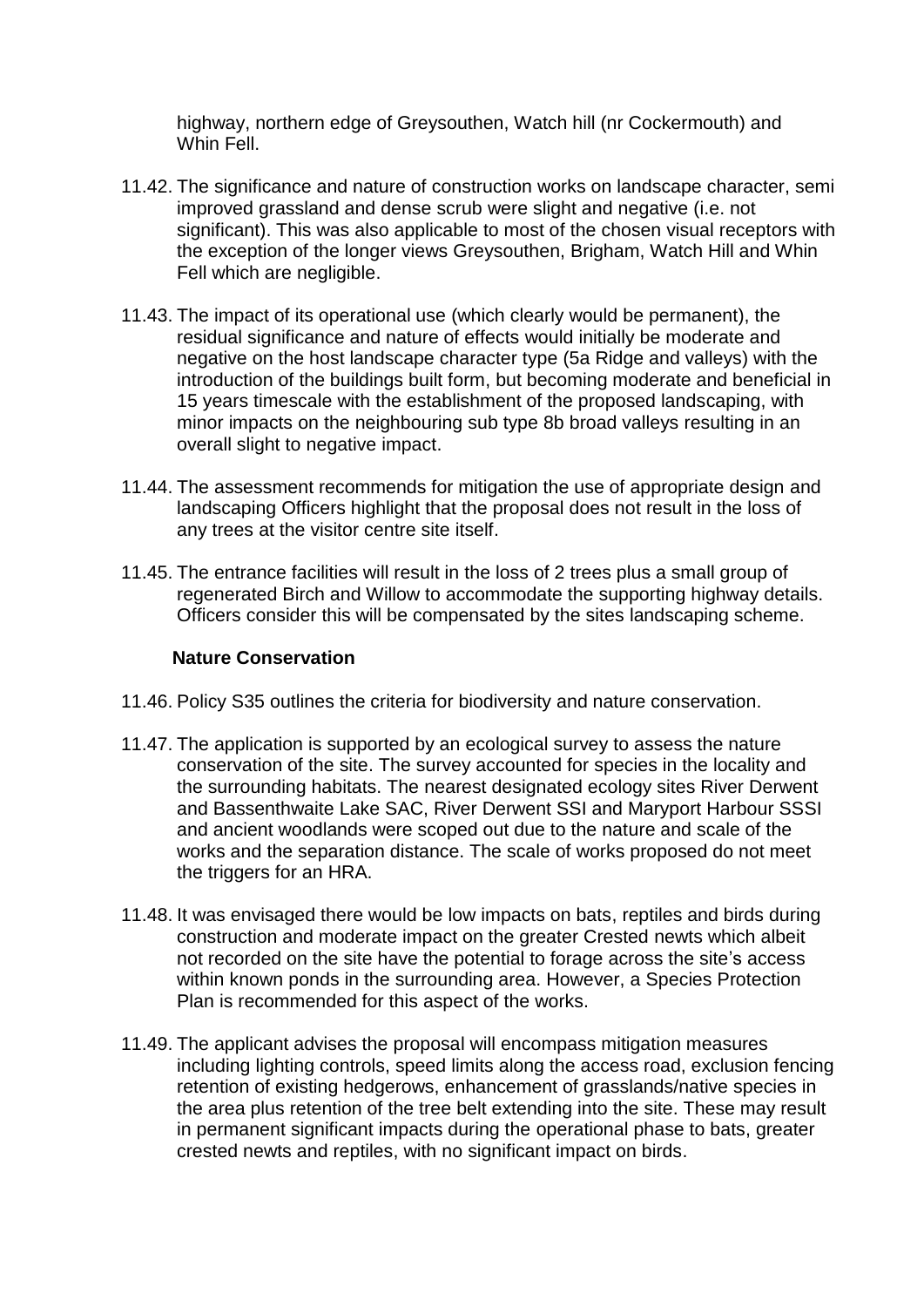11.50. Officers attach weight that Natural England raises no objections and this smaller scale of development does not exceed the HRA triggers.

# **Flood Risk and Surface Water Drainage**

- 11.51. Policy S29 outlines the considerations in assessing flood risk and surface water drainage.
- 11.52. The submitted application was supported by a drainage scheme which outlines a package treatment plant for the proposed works for the means of foul drainage i.e. non–mains. A surface water drainage scheme seeks to discharge into a local watercourse. Neither United Utilities, Environment Agency nor Natural England object to these details subject to adherence with the national drainage hierarchy i.e. exploration of soakaways prior to the pursuit of the watercourse option. (conditioned)
- 11.53. The drainage of this modest sized development proposal are therefore considered acceptable with no impact on the development or the displacement of surface water to other sites, in compliance with Policy S29 of ALPP1.

### **Residential Amenity**

- 11.54. Policy S32 seeks to ensure development does not result in any significant loss of amenity. The proposal represents a major development and therefore has the potential for residential disturbance during its construction. The nearest residential property is Desmene which is sited approx. 280m to the west of the site.
- 11.55. A brief noise statement was provided to the application advising the site is within a quiet location with no significant noise sources in close proximity and the operation would only operate in daytime hours. Under current noise guidance it is considered there is a negligible risk of future residents experiencing adverse effects for existing sources of noise, therefore a detailed assessment is not required.
- 11.56. Given this separation distance and the daytime operational hours of the building officers consider there will be no significant loss of amenity subject to the adoption of a construction management plan.

# **Archaeological**

11.57. Policy S27 seeks to safeguard heritage assets. The application is supported by an Archaeological desk based assessment and walk over survey for the whole depot site. It highlighted the cultural heritage interest, referring to 4 categories of: The RNAD landuse (no further documentation required); Collieries (no further records required); Medieval to post medieval ridge and furrow (evidence no further work required) and Medieval field system (extensively damaged by the depot land use) and Prehistoric and Romano-British Architecture (only one possible site).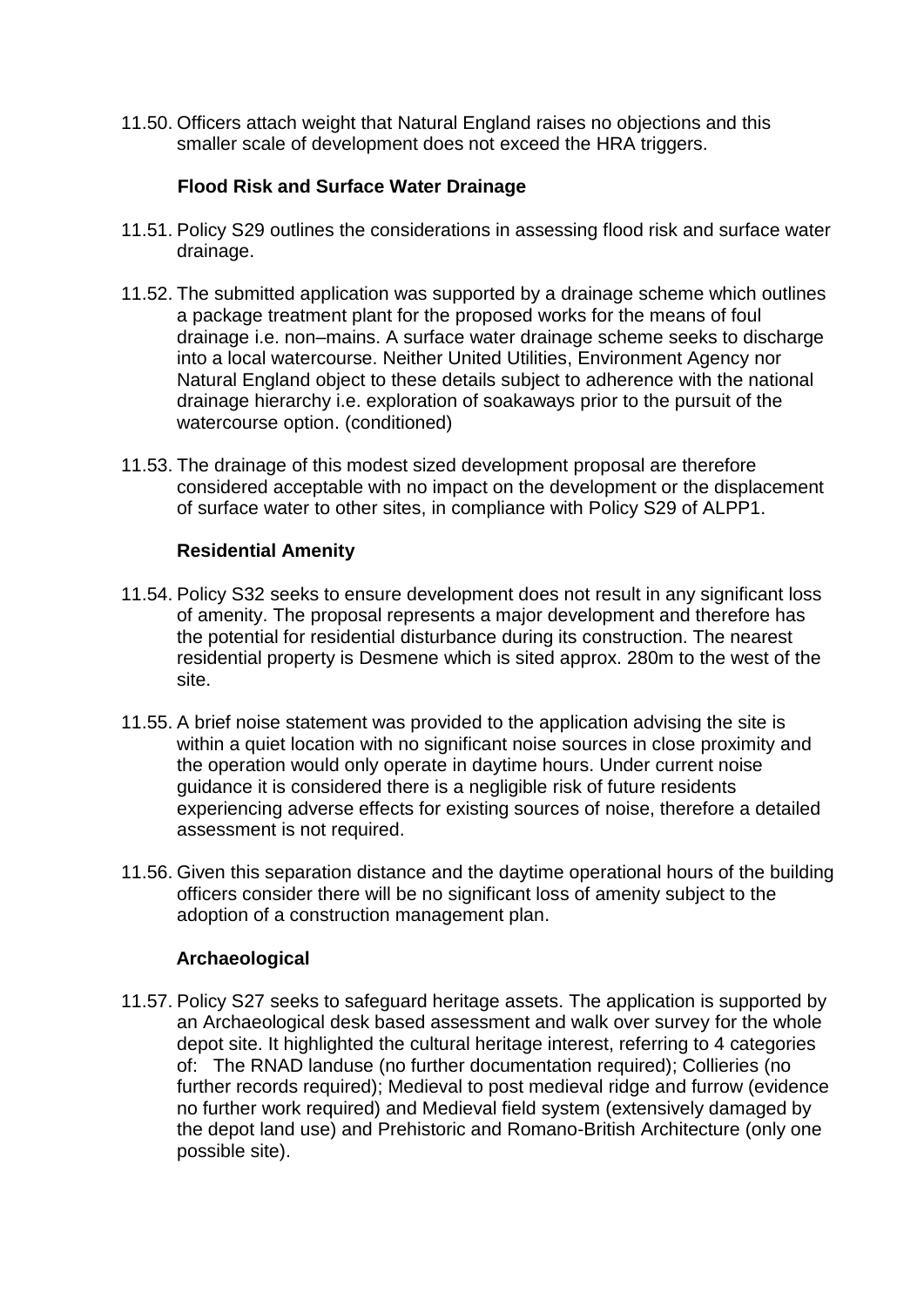### **Cumulative Impacts**

- 11.58. The ES document also examined cumulative impacts and any in combination effects. Other identified development within locality included the neighbouring housing estate approved under 2/2014/0858 (ongoing), plus the site of the recent refused housing application (FUL/2020/00707) and the future development aspects to be pursued on the remainder of the Derwent Forest site under Policy S18 of the ALPP1 (no anticipated overlap but may be cumulative during construction/ operational phases). The key topics were:
- 11.59. (i) Ecology The existing construction activities at the approved estate are controlled under a CEMP with no notable impacts on species.
- 11.60. On the masterplan previous surveys have been undertaken for bats, greater crested newts and reptiles. Removal of vegetation id s being compensated by supplementary landscaping and mitigation measures will seek to safeguard the water environment for other species plus additional features e.g. SuDs ponds. On this basis no significant effects are anticipated or indeed may have a positive impact.
- 11.61. (ii) Landscape The development in conjunction with the existing approved estate and future phases of the masterplan will potentially intensify the landscape and visual effects. Given the screened location of the proposal there will not likely be combined views with the existing development.
- 11.62. (iii) Ground conditions Potential contamination issues during the construction phase and operational phases. However, there would be beneficial long term beneficial impacts from the remediation of the site addressing the land stability and any contamination.
- 11.63. (iv) Design No cumulative impacts identified.
- 11.64. Construction Potential for pathways of disturbance for neighbouring land uses and properties and a secondary A aquifer and surface water run off – to be addressed through ground investigation and CEMP.
- 11.65. (v) Transport Cumulative impacts were evaluated with the neighbouring estate and visitor centre under the traffic evidence. The impacts of other areas of the masterplan are unknown and are therefore unclear at this stage, but will likely have significant impacts on the road network. Any future proposal will need to be supported by a detailed Transport Assessment, Travel plan and comprehensive strategy for improvements to the wider highway infrastructure with mitigation measures.
- 11.66. In combination effects were also examined for the construction and operation phases with their findings in their topic chapters (Socio economic, transport, pollution related construction works, lighting landscape featured, visual effects and ground contamination) concluding these would be minor adverse impacts.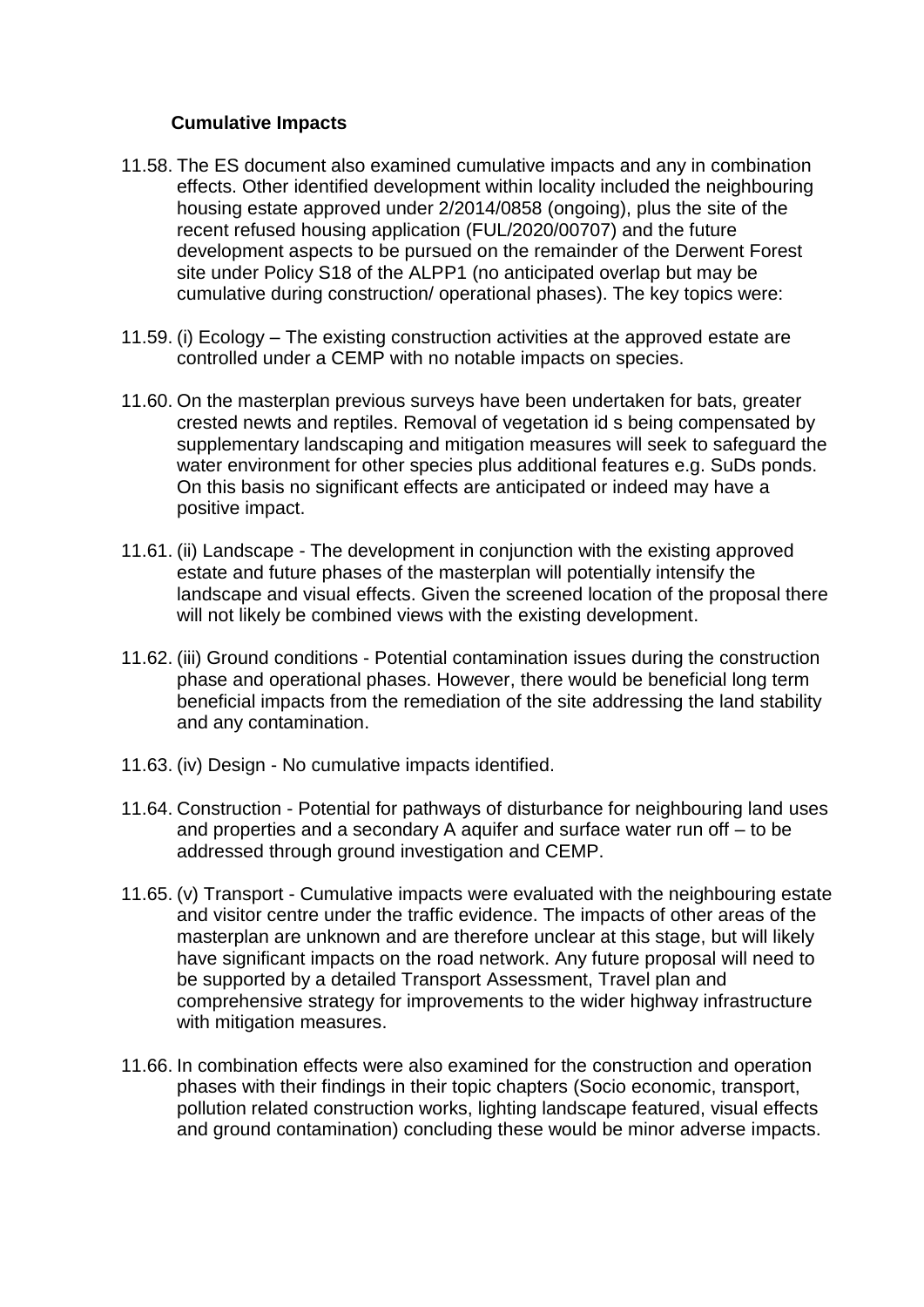- 11.67. Similarly, the in combined impacts social and-economic impacts (recreation /tourism) were slight beneficial, traffic slight adverse, noise minor adverse and drainage flooding, visual effects and air quality negligible.
- 11.68. Officers therefore consider there is no significant cumulative impacts associated with the existing and pending developments. Any such cumulative impacts with any additional development can be assessed on their individual merits as part of any future application for additional phases of development.

### **Local Financial Considerations**

12.1. Having regard to S70 (2) of the Town and Country Planning Act. There are matters regarding the New Homes Bonus Scheme and Council Tax Revenue for the Council. This has carried no weight in the determination.

### **Conclusions**

- 13.1. Officers highlight the importance of Policy S18 which is fundamental to the principle of this proposal in its open countryside setting. The proposal represents one of the early stages of redeveloping this vast brownfield site. The applicant has delivered a high-level masterplan for the overall scheme. Policy S18 incorporates the potential for tourist related development acting as part of any future mix of land uses, to enable the viable restoration of the site and provide community benefits. Officers consider the merits of the scheme, which has both tourism and educational benefits, is sufficiently acceptable that the principle of this development may be supported.
- 13.2 The supporting Environmental Statement has been examined in detail, looking at the many planning considerations. Further consultation is required for several separate regulations. The merits of the proposal are therefore considered acceptable in accordance with the councils adopted local plan policies.
- 13.3 While officers have sought to offer positive recommendation consistent with their advice on the recently decided housing application at Derwent Forest, it is open to members to take a decision to refuse this application, consistent with members decision to refuse the housing application.

### **RECOMMENDATION**

#### **GRANT**

**Annex 1**

### **CONDITIONS**

### **Time Limit:**

**1. The development hereby permitted shall be begun before the expiration of three years from the date of this permission.** Reason: In order to comply with Section 91 of the Town and Country Planning Act 1990.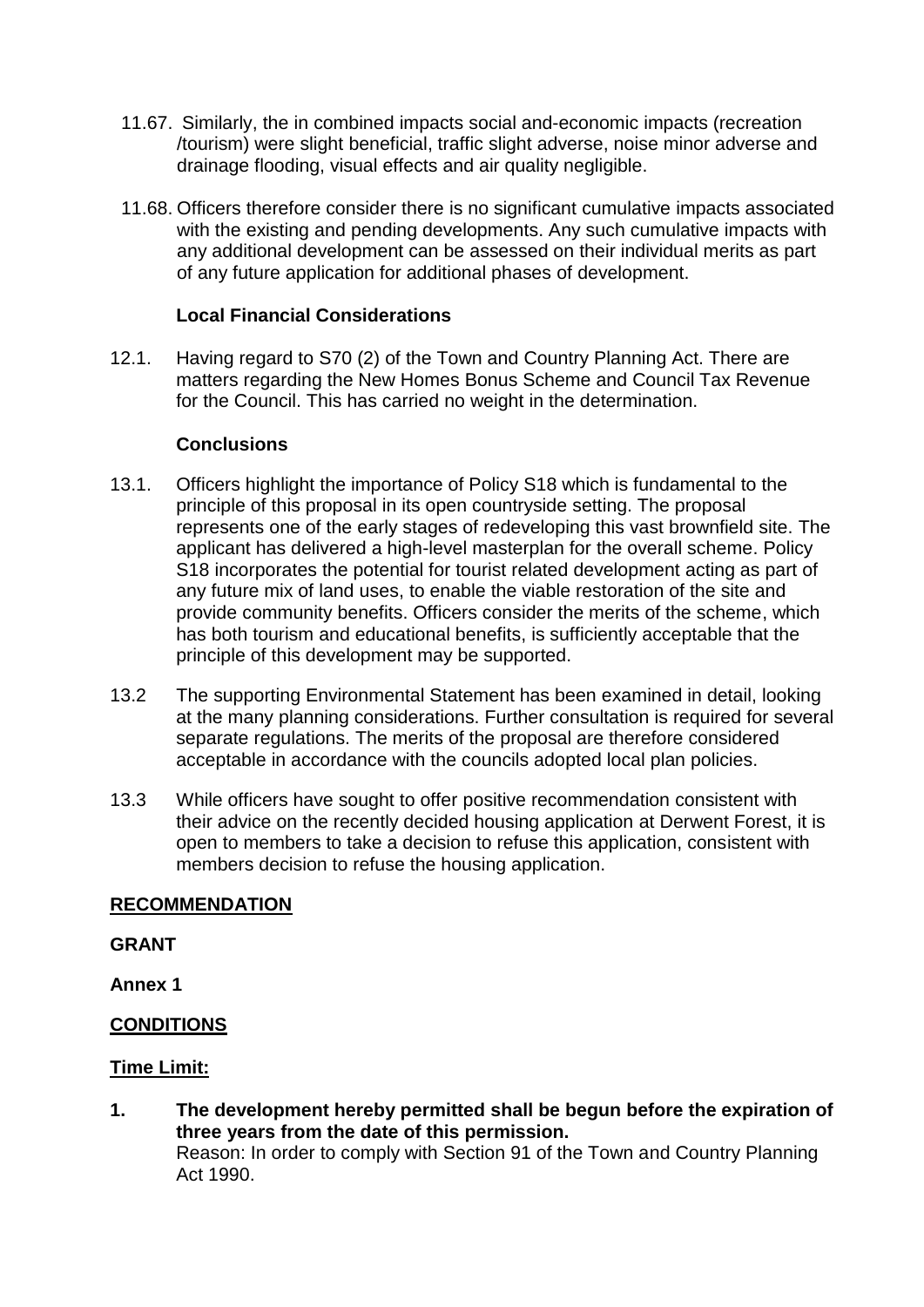#### **In Accordance:**

**2. The development hereby permitted shall be carried out solely in accordance with the following plans:**

**A2.19.867 VC100 D Site plan A2.19.867 VC101 B Proposed first floor plans A2.19.867 VC102 C Proposed elevations A2.19.867 VC103 E Entrance site plan Site plan A2.19.867 VC104 C Entrance proposed Floor plans A2.19.867 VC105 B Entrance Proposed elevations A2.19.867 VC001 C Entrance location plan A2.19.867 VC002 A Block plan 1 of 5 VC A2.19.867 VC002 A Block plan 2 of 5 VC A2.19.867 VC002 A Block plan 3 of 5 VC A2.19.867 VC002 A Block plan 4 of 5 VC A2.19.867 VC002 A Block plan 5 of 5 VC A2.19.867 VC1000 Materials study VC A115081 Derwent Forest Visitor centre Noise statement A115081 C001a – Entrance visibility splays A115081 C001a VC Access A115081-21-C-D100-P1 –Visitor centre A115081-21-C-D100-P1 –Visitor centre A115081-21-C-D100-P1 –Visitor centre Entrance building to visitor centre proposed landscape plan WW/10 B Ecology appraisal 2020 Extended Phase 1 Habitat Survey (Feb 2020), Geo Environmental Desk top study and preliminary coal mining risk assessment Jan 2020 A115081 visitor centre –contour /topographical /drainage plan- Landmark A115081 visitor centre- estimated soil chemistry- Landmark A115081 visitor centre Historical map – Slice A A115081 visitor centre Historical map – Slice B A115081 visitor centre Historical Aerial photography –Segment A10 A115081 visitor centre Historical Aerial photography –Segment A11 A115081 visitor centre Historical Aerial photography –Segment A14 A115081 visitor centre Historical Aerial photography –Segment A15 Coal Authority –summary of findings map Archaeological assessment Details of package treatment plant**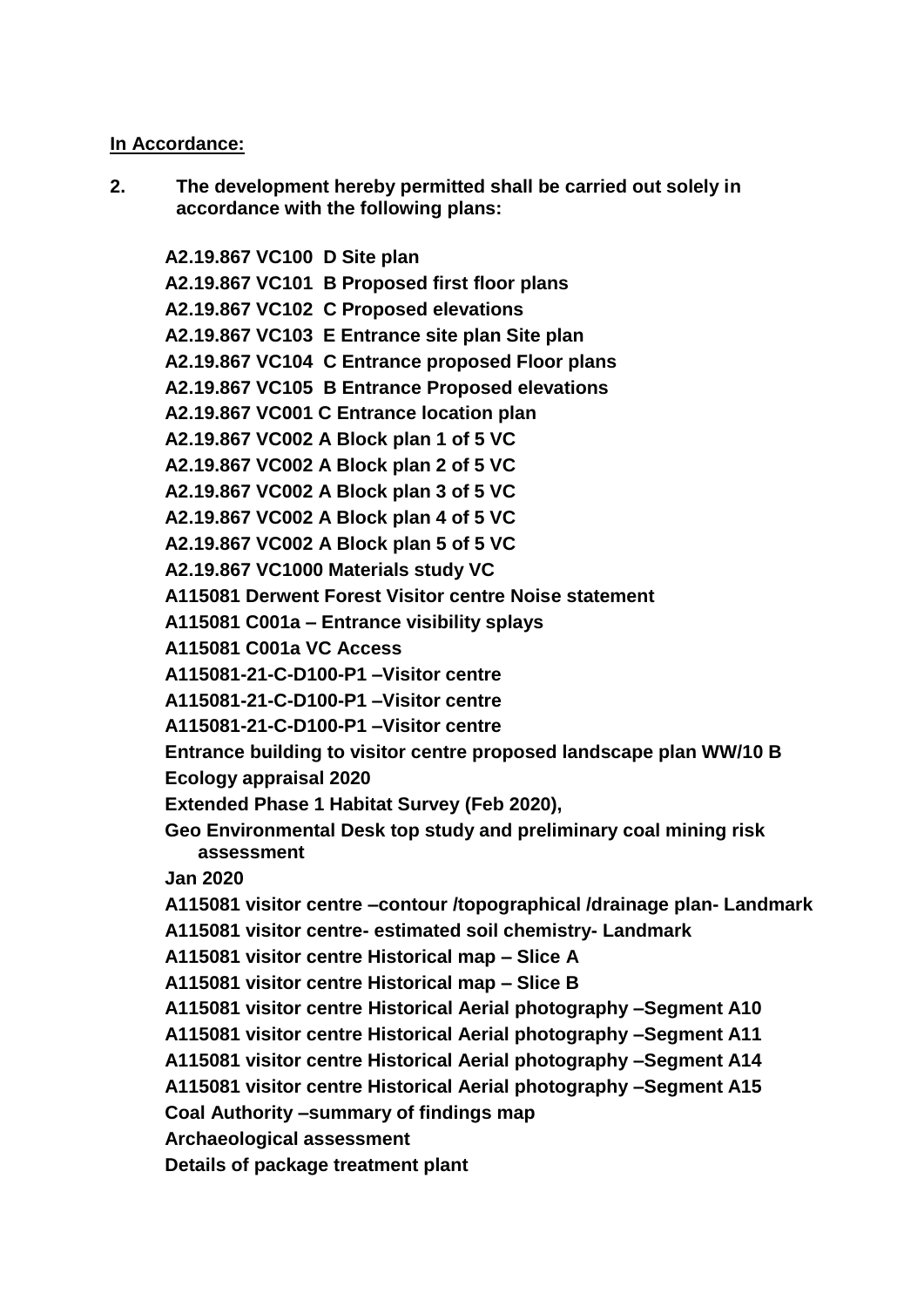Reason: In order to ensure that the development is carried out in complete accordance with the approved plans and any material and non-material alterations to the scheme are properly considered.

#### **Pre-commencement conditions:**

**3. No development shall commence within the site until the applicant has secured the implementation of a programme of archaeological work in accordance with a written scheme of investigation which has been submitted by the applicant and approved in writing by the Local Planning Authority.**

 Reasons: To afford reasonable opportunity for an examination to be made to determine the existence of any remains of archaeological interest within the site and for the preservation, examination or recording of such remains)

**4. Details of all measures including surfacing material of the car park access road and drainage measures to be taken by the applicant/developer to prevent surface water discharging onto or off the highway shall be submitted to the Local Planning Authority for approval prior to development being commenced. Any approved works shall be implemented prior to the development being completed and shall be maintained operational thereafter** 

Reason: In the interests of highway safety.

**5. The development shall not commence until visibility splays providing clear visibility of 215 metres measured 2.4 metres down the centre of the access road and the nearside channel line of the carriageway edge have been provided at the junction of the access road with the county highway. Notwithstanding the provisions of the Town and Country Planning (General Permitted Development) (England) Order 2015 (or any Order revoking and re-enacting that Order) relating to permitted development, no structure, vehicle or object of any kind shall be erected, parked or placed and no trees, bushes or other plants shall be planted or be permitted to grown within the visibility splay which obstruct the visibility splays. The visibility splays shall be constructed before general development of the site commences so that construction traffic is safeguarded.** 

Reason: In the interests of highway safety.

**6. The access, parking/turning, loading / unloading and material storage areas shall be provided before any building work commences on this site so that construction traffic can park and turn clear of the highway. The access and public highway in the vicinity of the site access shall be kept clear of mud and debris from the site and provision for road sweeping shall be provided as necessary or requested by the LHA.** 

Reason: The carrying out of this development without the provision of these facilities during the construction work is likely to lead to inconvenience and danger to road users.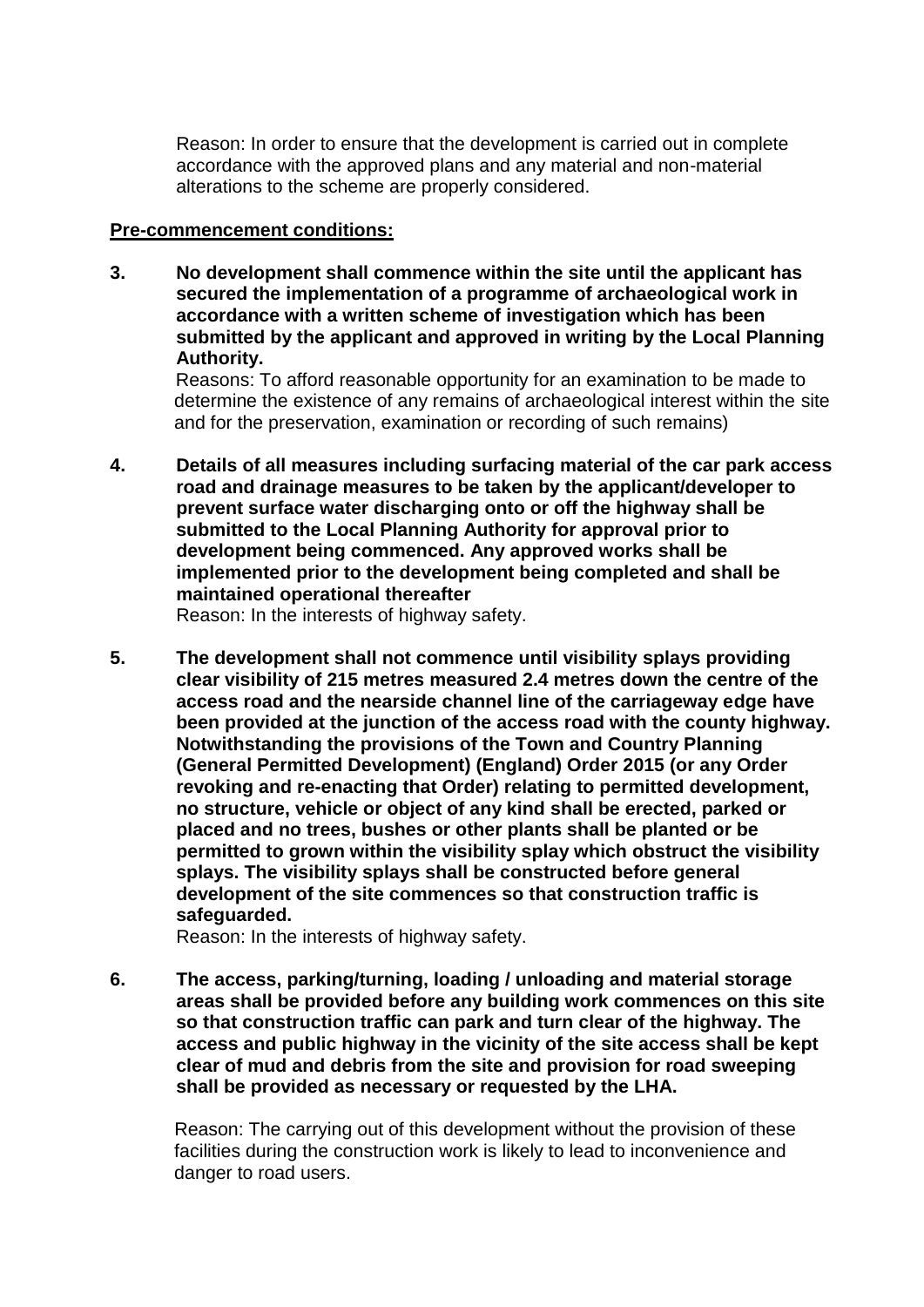- **7. Advanced Direction Signs (ADS) and Direction Signs (DS) at the access shall be provided in the verges on both approaches. Details of the signs including location plan and sign details shall be submitted to the Local Planning Authority for approval prior to development being commenced.**  Reason: In the interests of highway safety.
- **8. Prior to the commencement of any development, a surface water drainage scheme, based on the hierarchy of drainage options in the National Planning Practice Guidance with evidence of an assessment of the site conditions (inclusive of how the scheme shall be managed after completion) shall be submitted to and approved in writing by the Local Planning Authority. The surface water drainage scheme must be in accordance with the Non-Statutory Technical Standards for Sustainable Drainage Systems (March 2015) or any subsequent replacement national standards and unless otherwise agreed in writing by the Local Planning Authority, no surface water shall discharge to the public sewerage system either directly or indirectly. The development shall be completed, maintained and managed in accordance with the approved details.** Reason: To promote sustainable development, secure proper drainage and to manage the risk of flooding and pollution. This condition is imposed in light of policies within the NPPF and NPPG.
- **9. No development shall commence until intrusive site investigations have been carried out on site to establish the exact situation in respect of shallowing mine workings and mine entries. The findings of the intrusive site investigations, including a layout plan plotting the mine entry and its zone of influence, shall be submitted to the Local Planning Authority for consideration and approval in writing. The intrusive site investigations shall be carried out in accordance with authoritative UK guidance** Reason The undertaking of intrusive site investigations, prior to the commencement of development, is considered to be necessary to ensure that adequate information pertaining to ground conditions and coal mining legacy is available to enable appropriate remedial and mitigatory measures to be identified and carried out before building works commence on site. This is in order to ensure the safety and stability of the development, in accordance with paragraphs 178 and 179 of the National Planning Policy Framework
- **10. Where the findings of the intrusive site investigations (required by condition 9 above) identify that coal mining legacy on the site poses a risk to surface stability, no development shall commence until a detailed remediation and treatment scheme to protect the development from the effects of such land instability has been submitted to the Local Planning Authority for consideration and approval in writing. Following approval, the remedial works shall be implemented on site in complete accordance with the approved details.**

Reason The undertaking of intrusive site investigations, prior to the commencement of development, is considered to be necessary to ensure that adequate information pertaining to ground conditions and coal mining legacy is available to enable appropriate remedial and mitigatory measures to be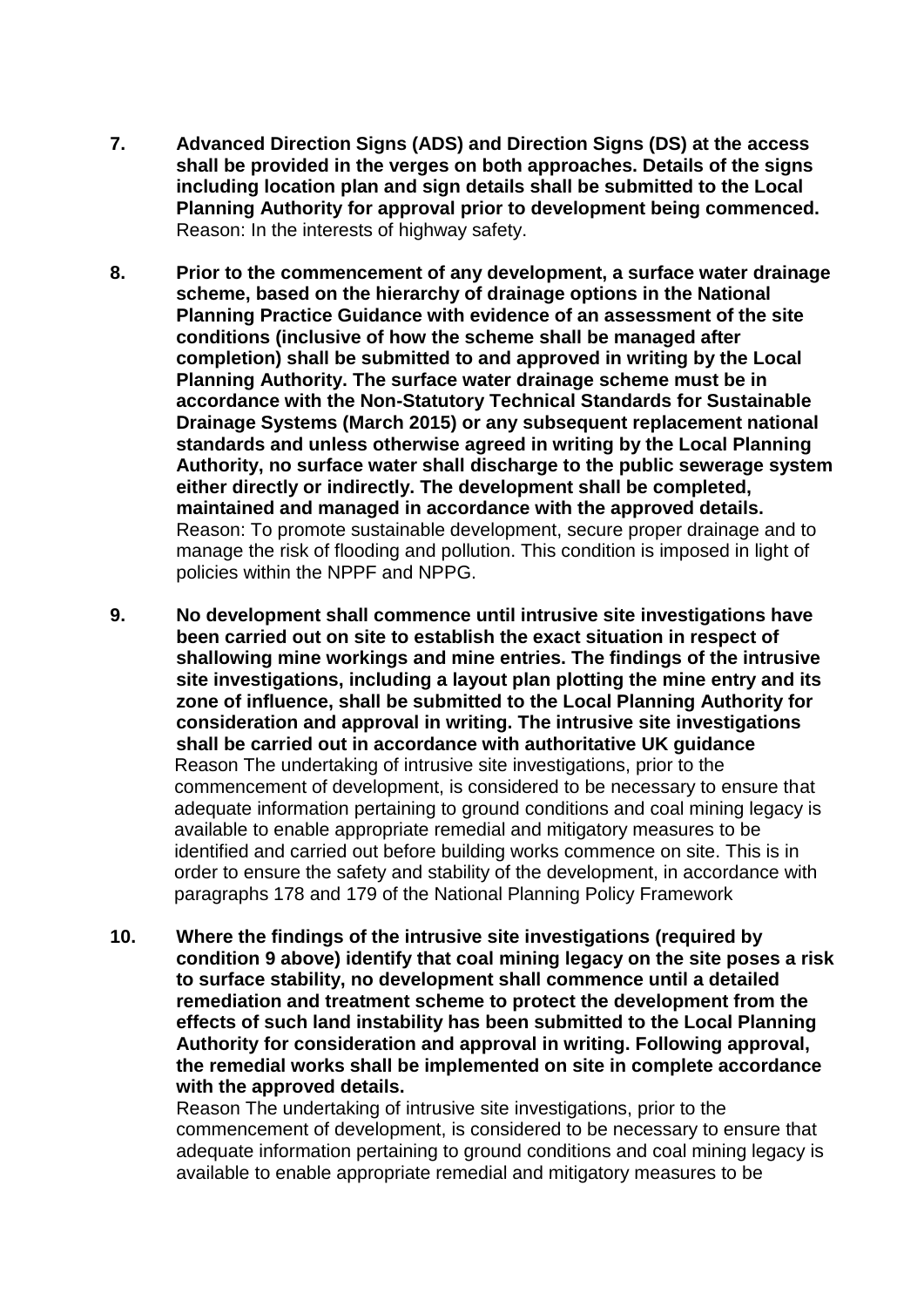identified and carried out before building works commence on site. This is in order to ensure the safety and stability of the development, in accordance with paragraphs 178 and 179 of the National Planning Policy Framework

- **11. Following implementation and completion of the approved remediation scheme (required by condition 10 above) and prior to the first occupation of the development, a verification report shall be submitted to and approved in writing by the Local Planning Authority to confirm completion of the remediation scheme in accordance with approved details.**  Reason The undertaking of intrusive site investigations, prior to the commencement of development, is considered to be necessary to ensure that adequate information pertaining to ground conditions and coal mining legacy is available to enable appropriate remedial and mitigatory measures to be identified and carried out before building works commence on site. This is in order to ensure the safety and stability of the development, in accordance with paragraphs 178 and 179 of the National Planning Policy Framework
- **12. Prior to the commencement of works a Species Protection plan (SSP) shall be submitted to and approved by the local planning authority in accordance with the mitigation measures outlined in section 5.3 & 5.8 of Chapter 5 – Ecology of the Environmental Statement Volume 1. The SPP shall detail measures to safeguard protected species known to be in the area and will include for preconstruction surveys for protected species (complementing the seasonality of the construction start date) as well as ensuring the use of the best practice measures during all construction activities (including badgers). The SPP will describe the process to be followed in the case that new protected species are recorded on site that would need to be protected during construction works as well as ensuring the implementation of effective toolbox tasks to raise awareness to site personnel to sensitive ecological receptors on site.**

 Reason In the interests of protecting any protected species at the site in compliance with policy S35 of the Allerdale local plan (Part 1)

### **Post-commencement/Pre use commencing conditions:**

- **13. No part of the development hereby permitted shall be constructed above ground floor level until details of all external and roofing materials have been submitted to and approved by the Local Planning Authority. Only the materials so approved shall be used in the development as approved.** Reason: To ensure a satisfactory standard of development for the external appearance of the approved scheme which is compatible with the character of the surrounding area, in compliance with the National Planning Policy Framework and Policy DM14 of the Allerdale Local Plan (Part 1), Adopted July 2014.
- **14. Details of the siting, height and type of all means of enclosure/screen walls/fences/other means of enclosure shall be submitted to and**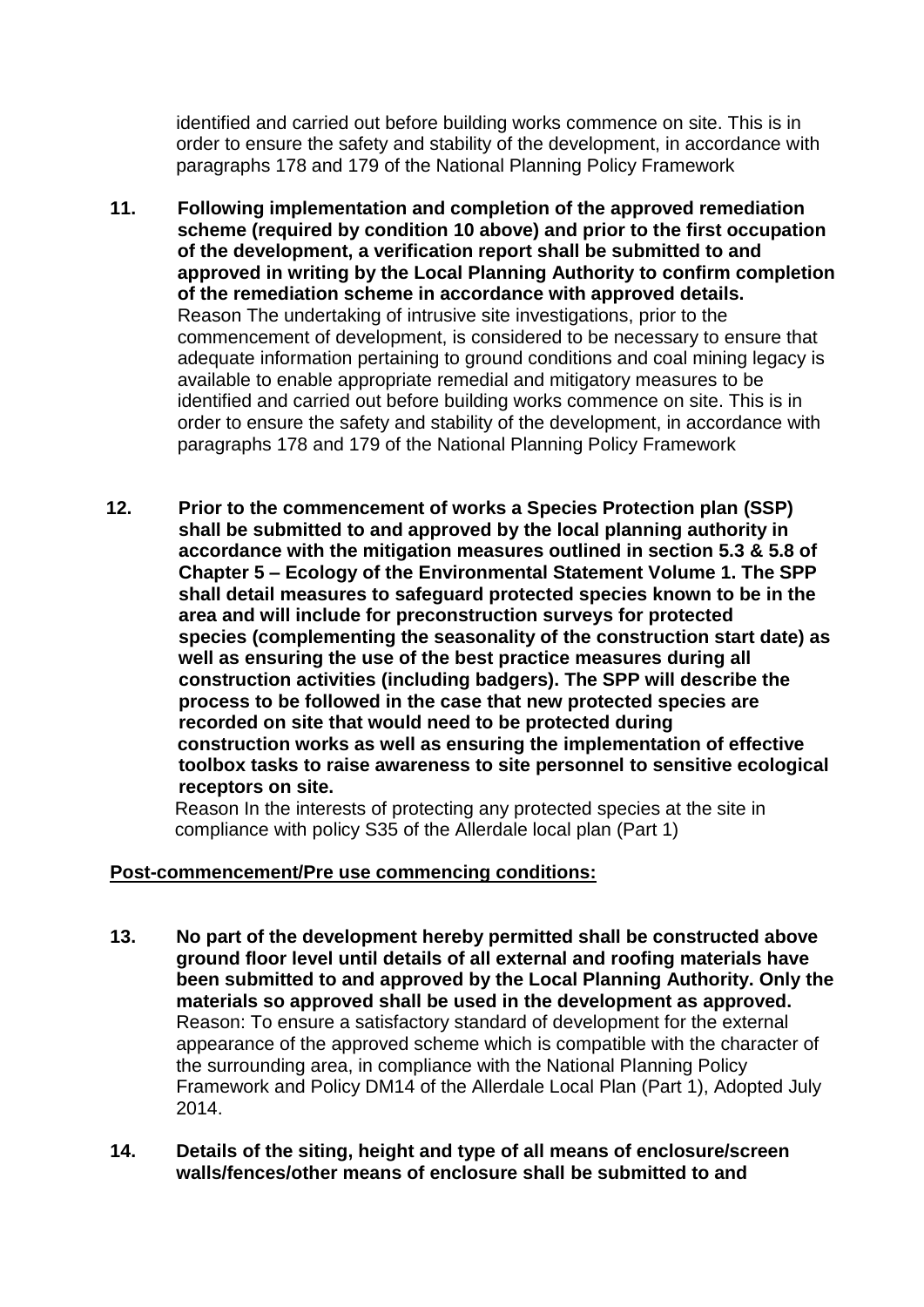**approved by the Local Planning Authority prior to the occupation of any dwelling(s). Any such walls/fences etc. shall be constructed prior to the approved building being brought into use/occupied. All means of enclosure so constructed shall be retained and no part thereof shall be removed without the prior consent of the Local Planning Authority.** Reason: To ensure a satisfactory standard of development which is compatible with the character of the surrounding area and safeguard the amenity of neighbouring properties.

**15. All planting, seeding or turfing comprised within the approved landscaping schemes ( Derwent Forest entrance building landscape plan Rev B 24/01/20 and Derwent Forest visitor centre landscape plan 11A) shall be carried out in the first planting season following completion of the development and any trees or plants which within a period of 5 years from the completion of the development die, are removed or become seriously damaged or diseased shall be replaced in the next planting season with other similar size and species, unless otherwise agreed in writing by the Local Planning Authority.** 

Reason: In order to enhance the appearance of the development and minimise the impact of the development in the locality.

**16. A landscaping management plan including long term design objectives, management responsibilities and maintenance schedules for all landscape areas, other than small privately owned domestic gardens, shall be submitted to and approved by the Local Planning Authority prior to the occupation of any dwellinghouse or any piece of the development, whichever is the sooner, for its permitted use. The development shall thereafter be maintained at all times in accordance with the approved management plan.**

Reason: To ensure the long-term maintenance and management of public open space within the residential estate.

- **17. In the event that contamination is found at any time when carrying out the approved development that was not previously identified it must be reported immediately to the Local Planning Authority. Development on the part of the site affected must be halted and a risk assessment carried out and submitted to and approved in writing by the Local Planning Authority. Where unacceptable risks are found remediation and verification schemes shall be submitted to and approved in writing by the Local Planning Authority. These shall be implemented prior to the development (or relevant phase of development) being brought into use. All works shall be undertaken in accordance with current UK guidance, particularly CLR11.** Reason: To minimise any risk arising from any possible contamination from the development to the local environment in compliance with the National Planning Policy Framework and Policy S30 of the Allerdale Local Plan (Part 1), Adopted July 2014.
- **18. No development shall take place until a Construction and Demolition Method Statement has been submitted to and approved in writing by the**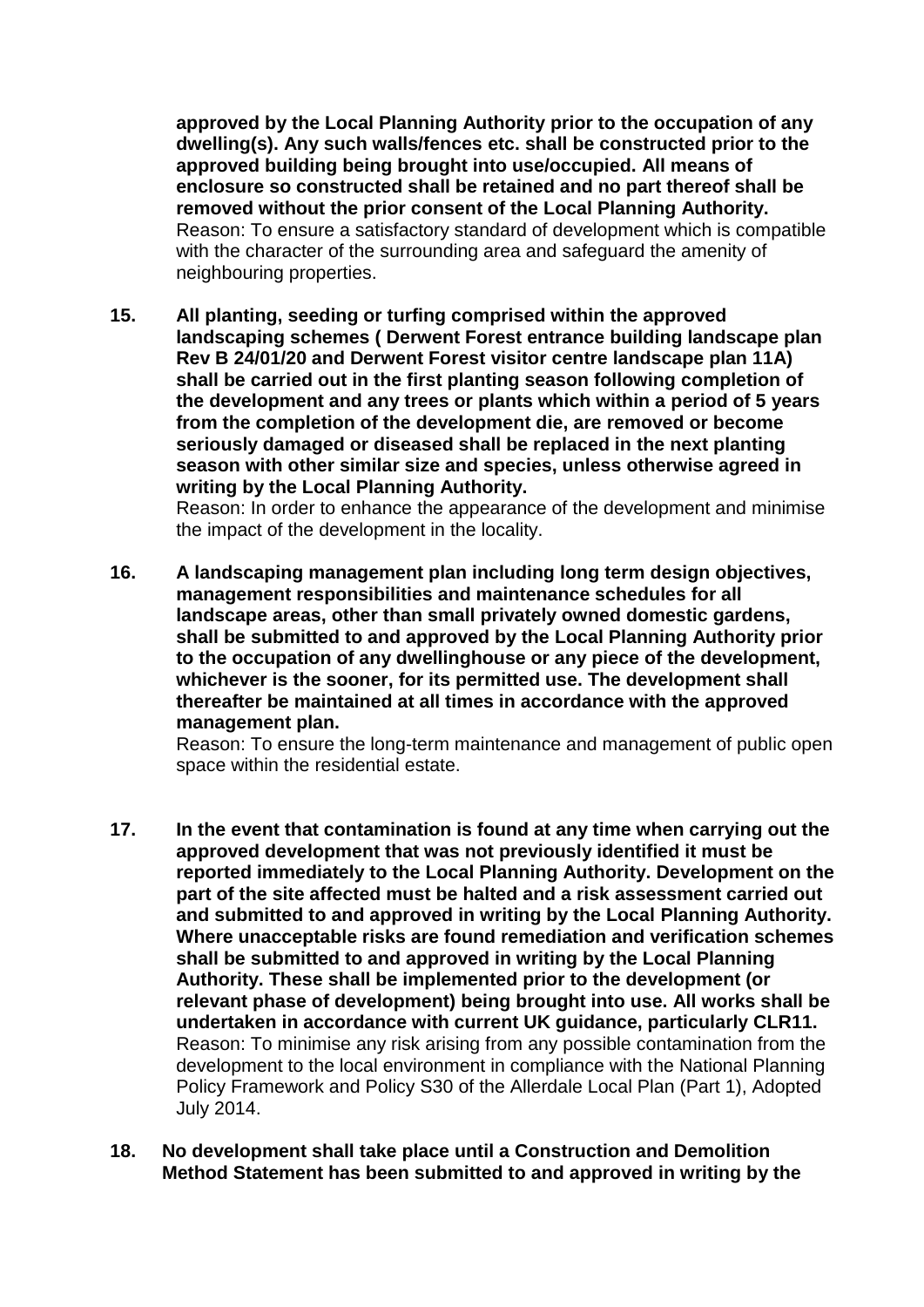**Local Planning Authority. The statement shall include the following: (a) Traffic Management Plan to include all traffic associated with the development, including site and staff traffic, off-site parking, turning and compound areas;**

 **(b) Procedure to monitor and mitigate noise and vibration from the construction and demolition and to monitor any properties at risk of damage from vibration, as well as taking into account noise from vehicles, deliveries. All measurements should make reference to BS7445.**

 **(c) Mitigation measures to reduce adverse impacts on residential properties from construction compounds including visual impact, noise, and light pollution.**

 **(d) A written procedure for dealing with complaints regarding the construction or demolition;**

 **(e) Measures to control the emissions of dust and dirt during construction and demolition (including any wheel washing facilities);**

- **(f) Programme of work for Demolition and Construction phase;**
- **(g) Hours of working and deliveries;**
- **(h) Details of lighting to be used on site;**
- **(i) Highway signage/ Haulage routes.**

### **The approved statement shall be adhered to throughout the duration of the development.**

 Reason: In the interests of safeguarding the amenity of the occupiers of neighbouring properties during the construction works of the development hereby approved, in compliance with the National Planning Policy Framework and Policy S32 of the Allerdale Local Plan (Part 1), Adopted July 2014 and in the interests of highway safety.

# **19. The use hereby permitted shall be restricted to operate solely within the hours of operation of 10am and 5pm .**

 Reason: In the interests of preserving the amenity of neighbouring residents, in compliance with the National Planning Policy Framework and Policy S32 of the Allerdale Local Plan (Part 1), Adopted July 2014.

20. **Prior to the occupation of the building hereby approved, details of the lighting scheme for the site (which shall solely operate during operational hours shall be submitted to and approved by the Local Planning Authority. The works shall be implemented solely in accordance with the approved scheme.**

 Reason: To safeguard the amenity of nearby residential properties and minimise the impact on wildlife, in compliance with the National Planning Policy Framework and Policies S35 and S32 of the Allerdale Local Plan (Part 1), Adopted July 2014.